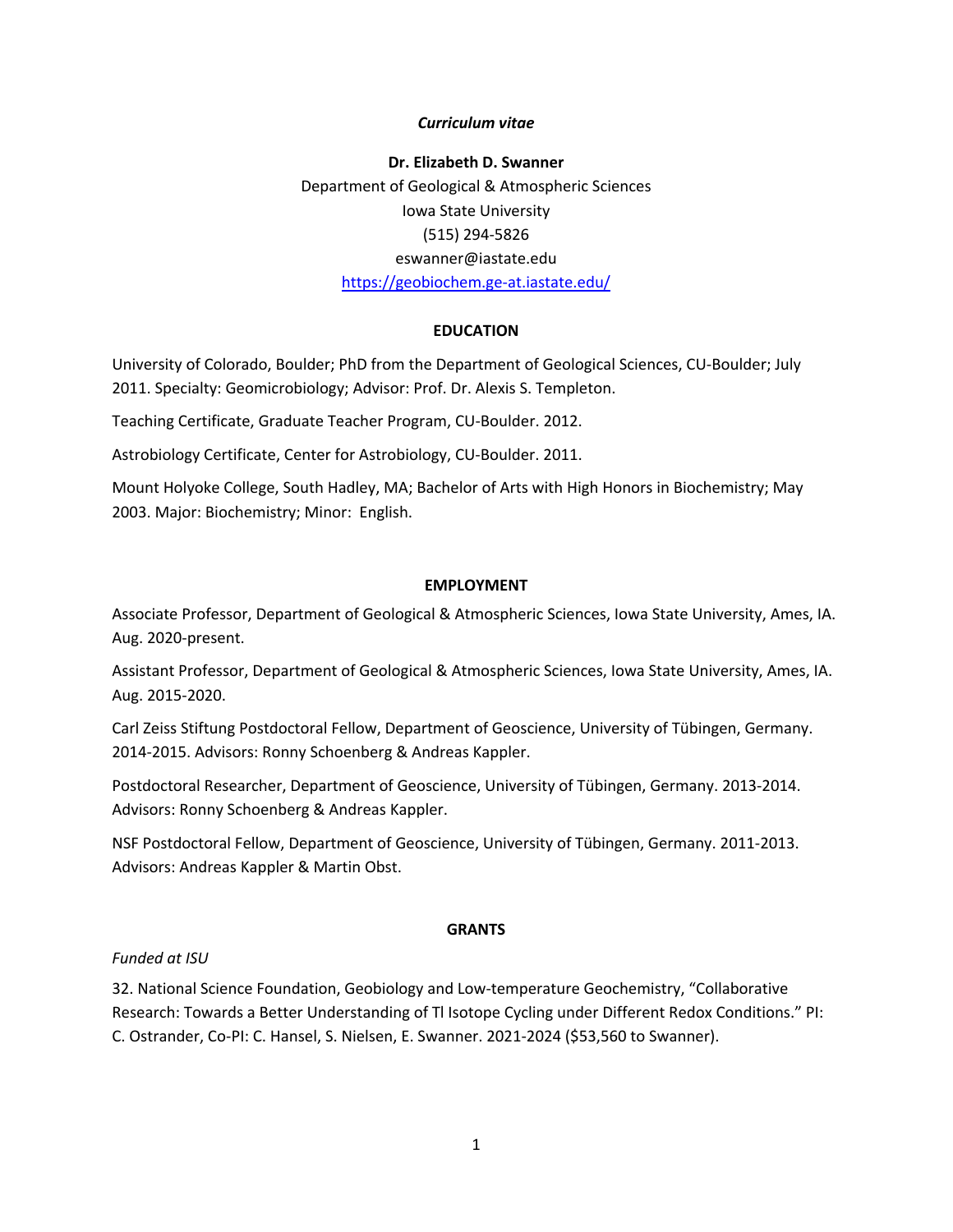31. National Aeronautics and Space Administration, Interdisciplinary Consortium on Astrobiology Research (ICAR), "What Life Wants: Exploring the Natural Selection of Elements." PI: B. Kacar, Co-PI: A. Anbar, Co-I: E. Swanner and many others. 2021-2026 (\$56,001 to Swanner in year 1).

30. Advanced Photon Source, General User Proposal, "Tracking aquatic redox conditions and biogeochemistry through Fe, Mn and S mineral (trans)formations." PI: E Swanner. 2020 (access to facility).

29. National Science Foundation, Geobiology and Low-temperature Geochemistry, "CAREER: Quantifying the extent and biogeochemical impact of modern ferruginous lakes." PI: E. Swanner. 2020-2025 (\$662,511).

28. Center for Health Effects of Environmental Contamination (CHEEC), "Degradation of 2,4-D by Fe(II) oxidizing bacteria in Iowa's surface and groundwater." PI: E. Swanner. 2020-2022 (\$40,000).

27. Leopold Center for Sustainable Agriculture, "Degradation of herbicides by Fe(II)-oxidizing bacteria in Iowa's surface and groundwater." PI: E. Swanner. 2019 (\$1002).

26. Advanced Photon Source, General User Proposal, "Down-core mapping of sedimentary diagenesis within anoxic lake sediments." PI: E. Swanner. 2019 (access to facility).

25. Hach, Request for DR 1900 spectrophotometer. PI: E Swanner. 2019 (in-kind donation; list price \$5,324).

24. Leopold Center for Sustainable Agriculture, "The history of biological activity and climate records in Loess Hills pedogenic carbonates." PI: E. Swanner. 2019-2022 (\$2,227).

23. National Aeronautics and Space Administration, Exobiology, "Refining the geochemical toolkit for paleoredox reconstruction: uranium isotope behavior under suboxic, anoxic, and iron-rich conditions." PI: S. Romaniello, Co-PI: G Gilleaudeau, Co-I: E. Swanner. 2019-2022 (\$57,320 to Swanner).

22. Petroleum Research Fund, Doctoral New Investigator (American Chemical Society), "Determining the mechanism(s) of sedimentary pyrite formation from anoxic (pore)waters." PI: E. Swanner. 2019- 2020 (\$110,000).

21. Iowa Space Grant, Early Career Investigator Research Program (ECIRP), "Earth analogues for sedimentary manganese enrichments observed in a Martian paleolake." PI: E. Swanner. October 2018- June 2019 (\$7500).

20. Huron Mountain Wildlife Foundation, "Microbial pathways of iron and methane cycling in ferruginous Canyon Lake." PI: E. Swanner, Co-PI: C. Wittkop, S. Katsev, and C. Sheik. 2018 (\$0 for continuing access as part of NSF-sponsored project).

19. Hach, Request for DR 1900 spectrophotometer. PI: E. Swanner. 2017 (in-kind donation; list price \$3,369).

18. Environmental Protection Agency, EPA-G2017-STAR-A1, Freshwater Harmful Algal Blooms: "A systems approach for understanding, predicting, and managing harmful algal blooms in Midwestern lakes." PI: A. Howe, Co-PI: K. Ikuma, E. Swanner, & J. Choi. 2018-2020 (\$760,000).

17. Huron Mountain Wildlife Foundation, "Microbial pathways of iron and methane cycling in ferruginous Canyon Lake." PI: E. Swanner, C. Wittkop, S. Katsev, and C. Sheik. 2017 (\$1000 to Swanner).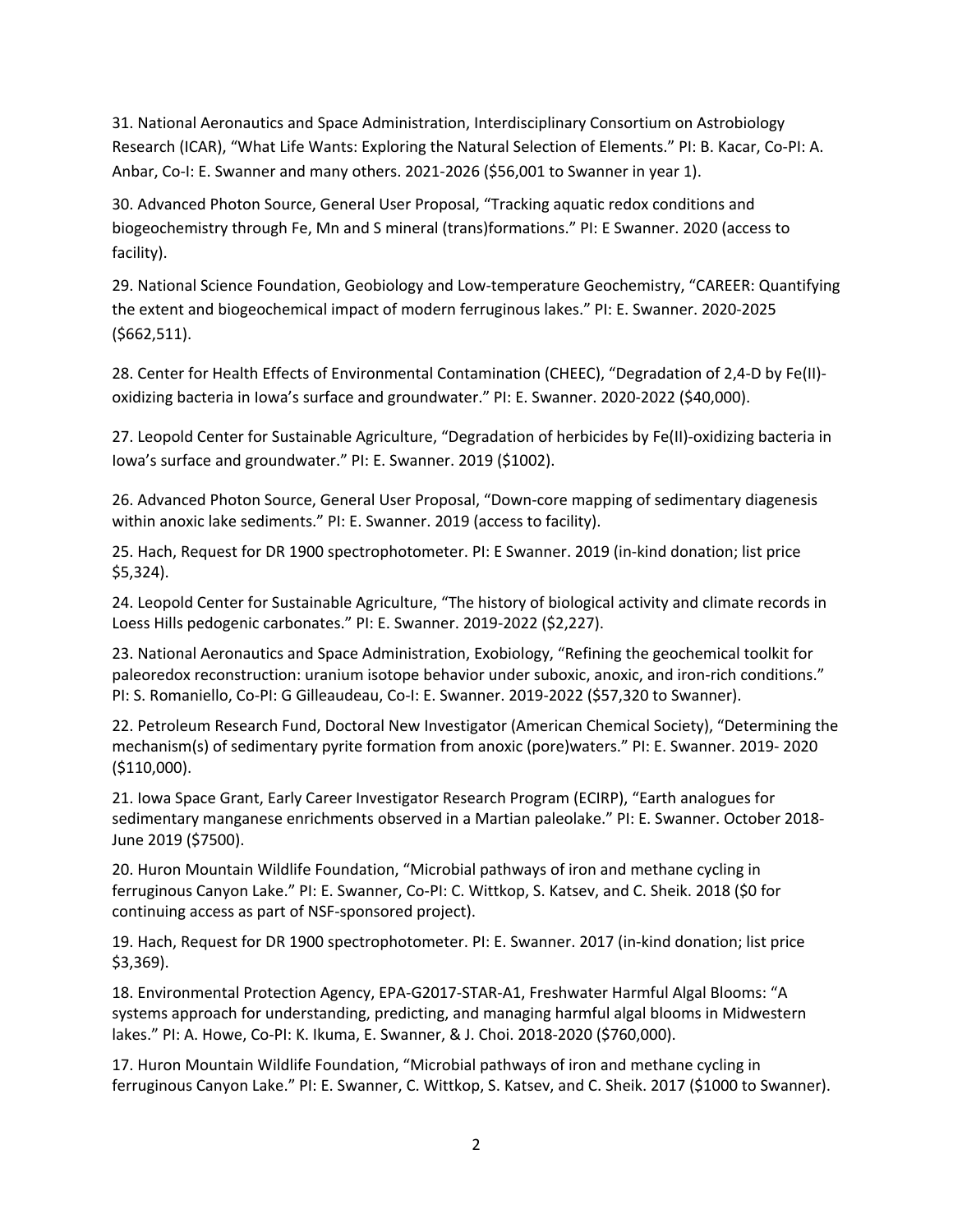16. National Science Foundation, Geobiology and Low-temperature Geochemistry, "Collaborative Research: Biosignatures of coupled iron and carbon cycling in ferruginous lakes." PI: E. Swanner, Co-PI: C. Wittkop & S. Katsev. 2017-2020 (\$227,893 to Swanner).

15. Iowa Water Center, "The role of iron mobility from anoxic sediments in stimulating harmful algal blooms." PI: E. Swanner. 2017-2018 (\$30,000).

14. Foreign Travel Grant, ISU, Goldschmidt Geochemistry Conference, Yokohoma, Japan. Oct. 2016 (\$1186.50).

13. Huron Mountain Wildlife Foundation, "Constraining pathways of methane, nutrient, and iron cycling in ferruginous Canyon Lake." PI: C. Wittkop, S. Katsev, and E. Swanner. 2016 (\$3,450 total, \$1,773 to Swanner).

12. Iowa Water Center, "The role of iron mobility from anoxic sediments in stimulating harmful algal blooms." PI: E. Swanner. 2016-2017 (\$29,733).

#### *Funded prior to ISU*

11. European Synchrotron Radiation Facility (ESRF), Beamtime granted for "Development of a carbonate proxy for the Fe(II) concentration and Fe isotope composition of ancient seawater." S. Eroglu and E. Swanner. 2015 (access to facility with funded travel and accommodation).

10. NachwuchswissenschaftlerInnen, grant for young researchers from the University of Tübingen, "Development of a carbonate proxy for the Fe concentration, Fe isotope composition, and oxygen concentration of ancient seawater." PI: E. Swanner. 2014-2015 (€35,000).

9. Carl Zeiss Stiftung, Postdoctoral Fellowship, "Rusty fingerprints of early cyanobacteria: the fate of Fe(II) during oxygenic photosynthesis." PI: E Swanner. August 2014-July 2016 (€200,000).

8. Deutsche Forschungsgemeinschaft Schwerpunktprogram, "Building a Habitable Earth". Helped to write the Geobiology section, program funded March 2014.

7. Stanford Synchrotron Radiation Lightsource (SSRL), Active beamtime proposal for "Fate of Co during diagenetic pyrite formation." E. Swanner, M. Obst and A. Kappler. 2013-2016 (access to facility).

6. Deutsche Forschungsgemeinschaft Project Grant, "Microbial and diagenetic origins for BIFs mineralogy." A. Kappler, M. Obst and E. Swanner\* (\*primary author). 2011-2014 (€178,900).

5. National Science Foundation (NSF) International Research Fellowship Program, "Constraining the role of photosynthetic organisms in deposition of Banded Iron Formations (BIF) on early Earth." PI: E. Swanner. 2011-2013 (\$152,475).

4. National Aeronautics and Space Administration (NASA) Astrobiology Institute, grant to host the Astrobiology Graduate Conference (AbGradCon). 2011 (\$35,000).

3. National Science Foundation (NSF) East Asia and Pacific Summer Institutes, Geomicrobiology at Japan Agency for Marine Earth Science and Technology. PI: E. Swanner. 2007 (ca. \$10,000).

2. Mentorship Grant, Department of Geological Sciences, CU-Boulder. 2010 (\$1000).

1. Geological Society of America (GSA), Graduate Student Research Grant. 2010 (\$2352).

#### **AWARDS**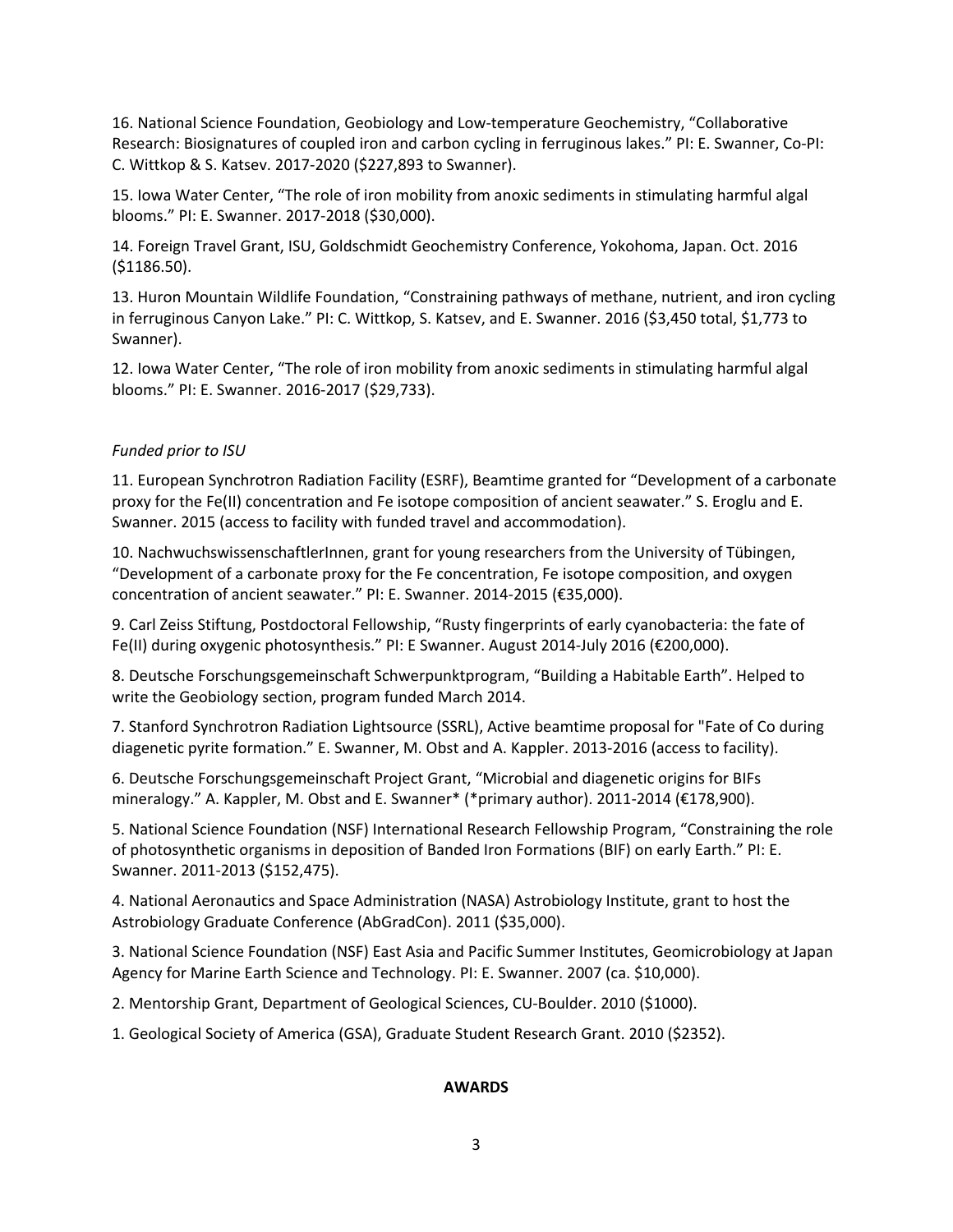11. Iowa State University, College of Liberal Arts & Sciences (LAS) Early Achievement in Research Award, 2020.

10. Geological Society of America (GSA) Geobiology and Geomicrobiology (GBGM) Division Pre-tenure Award, 2019.

9. Best Student Talk, Hydrogeology Symposium, CU-Boulder. 2011 (\$100).

8. Nordic-NASA Astrobiology, summer school on "Water, Ice and the Origin of Life in the Universe" in Iceland, accepted in 2009 (declined).

7. NASA Astrobiology Institute, International Summer School of Astrobiology, Santander, Spain, accepted in 2009.

- 6. Colorado Scientific Society, Invited talk on student night; 3rd Prize. 2009 (\$75).
- 5. "Best Should Teach" Silver Award, CU-Boulder. 2008 & 2009.
- 4. Mary Lyon Scholar, Mount Holyoke College. 2003.
- 3. Louisa Stone Stevenson Prize, Mount Holyoke College. 2002.
- 2. National Scholar-Athlete, Collegiate Rowing Coaches Association. 2001 & 2002.
- 1. NEWMAC Academic All-Conference. 2001.

#### **SCHOLARSHIP**

#### **Publications**

Google Scholar h-index: 19; 1546 citations (January 2022)

\*Denotes student or postdoc author supervised by Swanner

#### *Submitted*

\*Leung T, Lee J, Choi J, Yang J, Howe A, and E Swanner. "Phyto-PAM: On the way to rapid monitoring of algal blooms in real-time." Submitted to *Harmful Algae.*

\*Kasiviswananathan P, ED Swanner, LJ. Halverson, and P Vijayapalani. "Farming on Mars: Treatment of Basaltic Regolith Soil and Briny Water Simulants Sustains Plant Growth." Submitted to *PLoS One.*

Swanner ED, \*Wüstner M, \*Leung T, Pust J, \*Fatka M, \*Lambrecht N, Chmiel H, and H Strauss. "Seasonal phytoplankton and geochemical shifts in the subsurface chlorophyll maximum layer of a dimictic ferruginous lake: the Grosses Heiliges Meer in Germany." Submitted to *Environmental Microbiology*.

#### *2021*

38. Schad M, \*Halama M, Robbins LJ, Warchola TJ, Tejada J, Kirchhof R, Lalonde SV, Swanner ED, Planavsky NJ, Thorwarth H, Mansor M. Konhauser KO, and A Kappler. "Phosphate Remobilization from Banded Iron Formations during metamorphic Mineral Transformations." (2021) *Chemical Geology*, 584, 120489.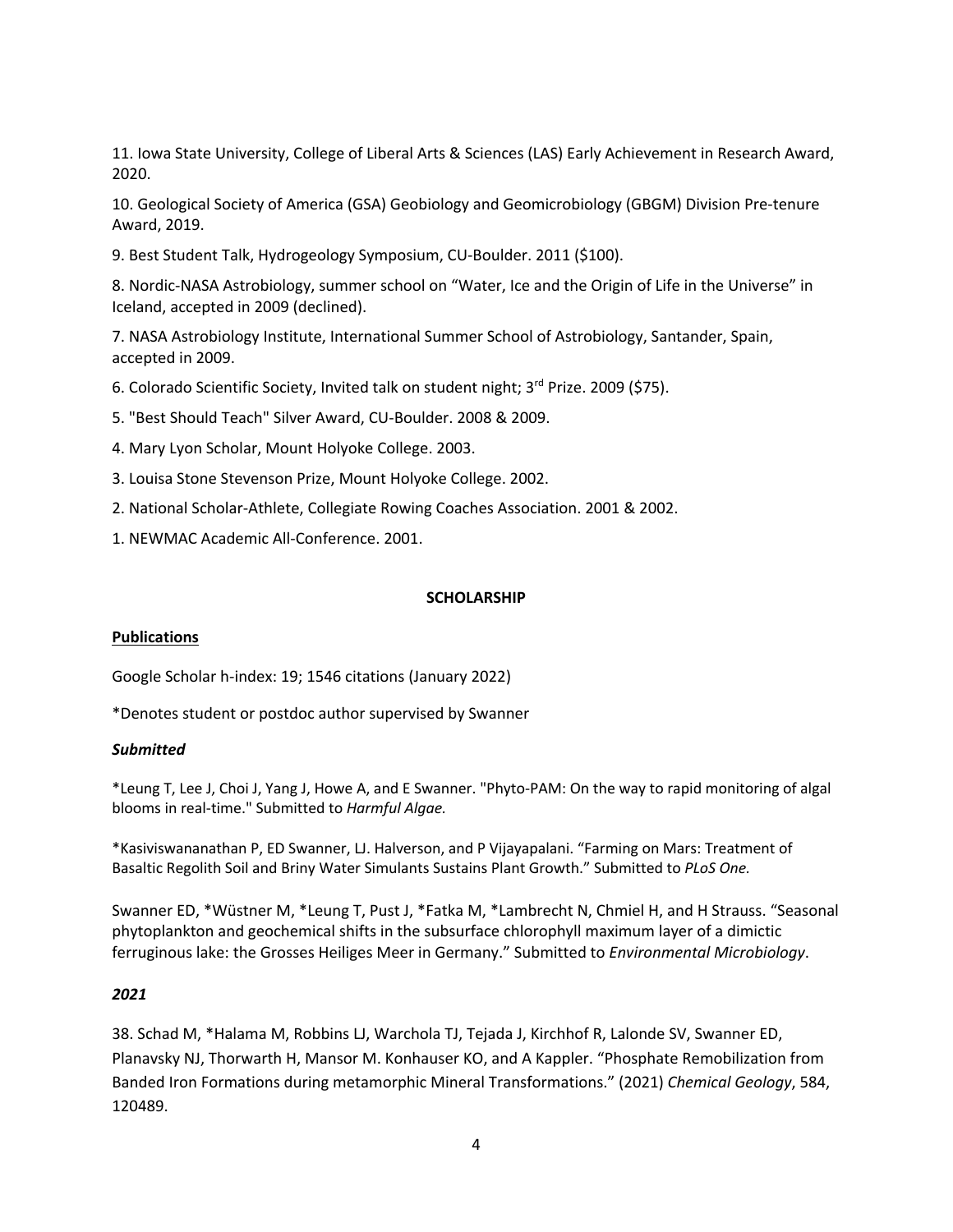37. \*Lambrecht N, \*Stevenson Z, Sheik CS, \*Pronschinske MA, \*Tong H, and ED Swanner. "'*Candidatus* Chlorobium masyteum', a novel photoferrotrophic green sulfur bacterium enriched from a ferruginous meromictic lake." (2021) *Frontiers in Microbiology*.

36. \*Leung T, Wilkinson G, and ED Swanner. "The role of iron availability during cyanobacteria dominance of algal blooms, as monitored by chlorophyll fluorescence." *Inland Waters*, 1-13*.* (dataset: https://doi.org/10.25380/iastate.14394443.v1)

35. Erickson ML, Swanner ED, Ziegler BA, and JR Havig. "Months-long spike in aqueous As following domestic well installation and disinfection: short- and long-term drinking water quality implications." *Journal of Hazardous Materials,* 414: 125409.

34. Tong H, Li B, Swanner E, Liu C, Chen MJ, Xia Y, Liu Y, Ning Z, Li F, and X Feng. "Microaerophilic oxidation of Fe(II) coupled with simultaneous carbon fixation and As(III) oxidation and sequestration in karstic paddy soil." (2021) *Environmental Science & Technology.*

33. Kappler A, Bryce C, Mansor M, Byrne JM, Swanner ED, and U Lueder. "An evolving view on biogeochemical cycling of iron." *Nature Reviews Microbiology.*

## *2020*

32. Swanner ED, \*Lambrecht N, Wittkop C, Harding C, Katsev S, Torgeson J, and SW Poulton. "The biogeochemistry of ferruginous lakes and past ferruginous oceans." (2020) *Earth-Science Reviews.*

31. Cole DB, PlanavskyNJ, Longley M, Böning P, Wilkes D, Wang X, Swanner ED, Wittkop C, Busigny V, Knudsen A, and EA Sperling. "Uranium isotope fractionation in anoxic settings and the global uranium isotope mass balance." (2020) *Global Biogeochemical Cycles*, 34(8).

30. Lee J, Choi J, \*Fatka M, Swanner ED, Ikuma K, Liang X, \*Leung T, and A Howe. "Improved detection of *mcy*A genes and their phylogenetic origins in harmful algal blooms." (2020) *Water Research*, 176(115730).

29. Wittkop C, Swanner ED, \*Lambrecht N, Myrbo A, Grengs A, Torgeson J, and S Katsev. "Manganese carbonates signal suboxic methanotrophy in ferruginous environments." *Earth & Planetary Science Letters.*

28. \*Lambrecht NL, Wittkop C, Katsev S, Sheik C, Fakhraee M, Hall SJ, and ED Swanner. "Biogeochemical and physical controls on methane fluxes from two meromictic ferruginous lakes." (2020) *Geobiology*, 18(1):54-69. Dataset: https://doi.org/10.6073/pasta/58e69641730756555069631ebc687a61. Dataset accessed 1/07/2020

# *2019*

27. \*Tong H, Hao L, Chen MJ, Li F, Liu C, Swanner E, Xia Y, Liu Y, and Y Liu. "Biological Fe(II) and Arsenic Oxidation for Arsenic Immobilization in Microaerophilic Environments." (2019) *Geochimica et Cosmochimica Acta*, 265: 96-108.

26. Swanner ED, Webb SM, and A Kappler. "Fate of cobalt and nickel in mackinawite during diagenetic pyrite formation." (2019) *American Mineralogist*, 104: 917-928.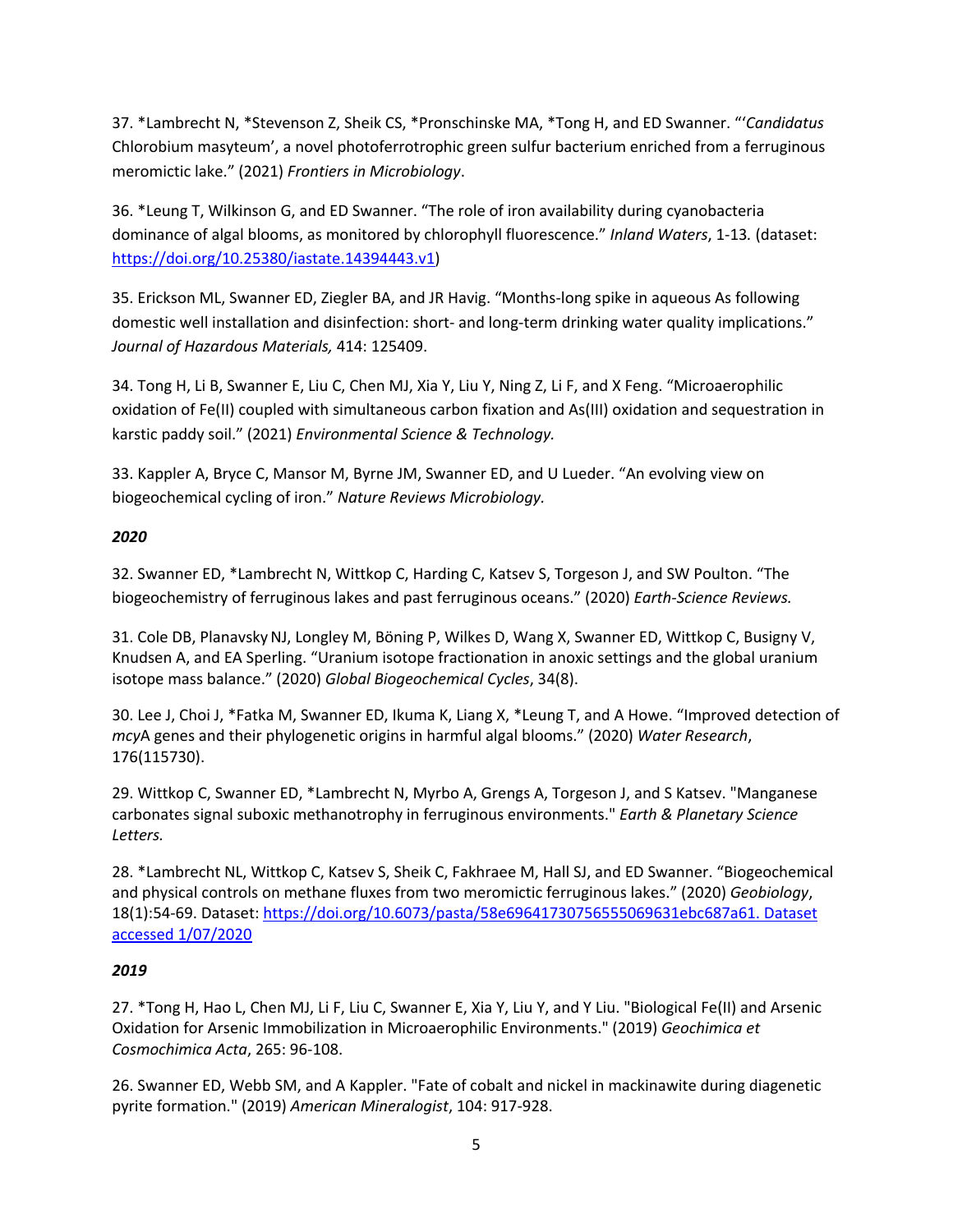25. Babechuk M, Weimar N, Kleinhanns I, \*Eroglu S, Swanner ED, Kenny G, Kamber B, and R Schoenberg. "Pervasively anoxic surface conditions at the onset of the Great Oxidation Event: new multi-proxy constraints from the Cooper Lake paleosol." (2019) *Precambrian Research,* 323: 126-163.

# *2018*

24. \*Lambrecht N, Wittkop C, Katsev S, Fakhraee M, and ED Swanner. "Geochemical characterization of two ferruginous meromictic lakes in the Upper Midwest, U.S.A." (2018) *JGR Biogeosciences*, 123(10): 3403-3422.

23. \*Eroglu S, Schoenberg R, Pascarelli S, Beukes N, Kleinhanns I, and E Swanner. "Iron speciation and isotope systematics of the Neoarchean Campbellrand-Malmani carbonate platform, South Africa." (2018) *American Journal of Science*, 318(4):367-408.

22. Swanner ED, \*Wu W, \*Maisch M, and A Kappler. "Oxic Fe(III) reduction could have generated Fe(II) in the photic zone of Precambrian seawater." (2018) *Scientific Reports*, 8(1):4238.

21. Konhauser KO, Robbins LJ, Alessi DS, Flynn SL, Gingras MK, Martinez RE, Kappler A, Swanner ED, Li Y-L, Crowe SA, and SV Lalonde. "Phytoplankton contributions to the trace element composition of Precambrian banded iron formation." (2018) *GSA Bulletin*.

# *2017*

20. Eroglu S, van Zuilen M, Taubald H, Drost K, Wille M, Swanner E, Beukes N, and R Schoenberg. "Continuously increasing oxidation state by organic burial on shallow marine shelves during the Neoarchean." (2017) *Precambrian Research*, 302:122-139.

19. \*Wu W, Swanner ED, Kleinhanns IC, Schoenberg R, Pan Y, and A Kappler. "Fe isotope fractionation during Fe(II) oxidation by the marine photoferrotroph *Rhodovulum iodosum* in the presence of Si – Implications for Precambrian iron formation deposition." (2017) *Geochimica et Cosmochimica Acta,* 211: 307-321.

18. Swanner ED, \*Bayer T, \*Wu W, Hao L, Obst M, Sundman A, Byrne JM, Michel FM, Kappler A, and R Schoenberg. "Iron isotope fractionation during Fe(II) oxidation mediated by the oxygen-producing marine cyanobacterium *Synechococcus* PCC 7002." (2017) *Environmental Science & Technology*, 51(9): 4897-4906.

# *2016*

17. \*Maisch, M, Wu, W, Kappler, A and ED Swanner. "Laboratory simulation of an iron(II)-rich Precambrian marine upwelling system to explore the growth of photosynthetic bacteria." (2016) *Journal of Visualized Experiments*, 113:e54251.

16. \*Halama M, Swanner ED, Konhauser KO, and A Kappler. "Evaluation of siderite and magnetite formation in BIFs by pressure-temperature experiments of Fe(III) minerals and microbial biomass." (2016) *Earth and Planetary Science Letters*, 450:243-253.

15. Hao L, Guo Y, Byrne JM, Zeitvogel F, Schmid G, Ingino P, Li J, Neu TR, Swanner ED, Kappler A, and M Obst. "Binding of heavy metal ions in aggregates of microbial cells, EPS and biogenic iron minerals measured in-situ using metal- and glycoconjugates-specific fluorophores." (2016) *Geochimica et Cosmochimica Acta*, 180:66-96.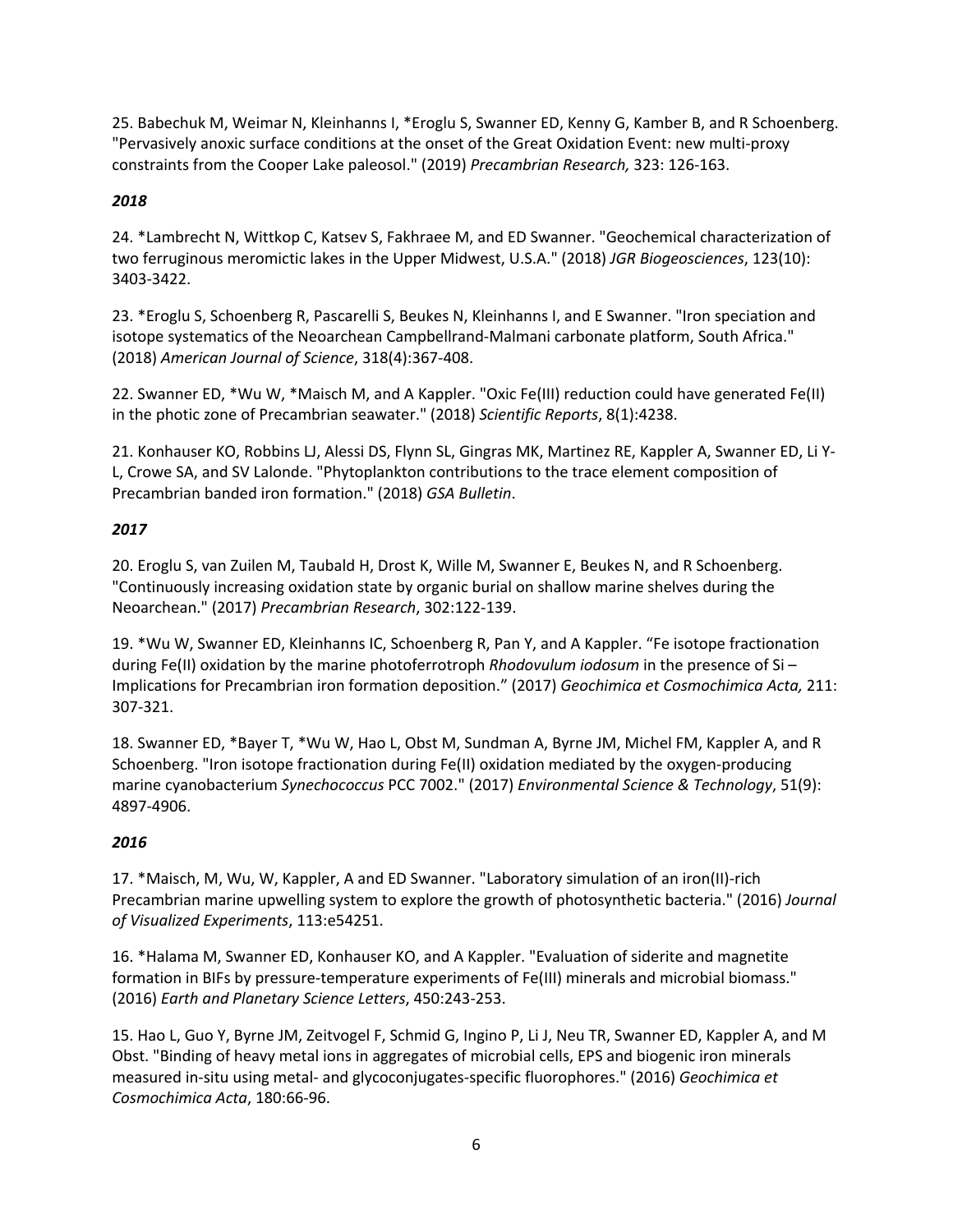### *2015*

14. Swanner ED, Wu W, Hao L, \*Wuestner ML, Obst M, Moran DM, McIlvin M, Saito M and A Kappler. "Physiology, Fe(II) oxidation, and Fe mineral formation by a marine planktonic cyanobacterium grown under ferruginous conditions." (2015) *Frontiers in Earth Science*, 3.

### *2015 and earlier (prior to ISU start)*

13. Swanner ED, \*Wu W, Schoenberg R, Byrne J, Michel FM, Pan Y and A Kappler. "Fractionation of Fe isotopes during Fe(II) oxidation by a marine photoferrotroph is controlled by the formation of organic Fe-complexes and colloidal Fe fractions." (2015) *Geochimica et Cosmochimica Acta,* 165:44-61.

12. \*Robbins LJ, Swanner ED, Lalonde SV, Eickhoff M, Paranich ML, Reinhard CT, Peacock CL, Kappler A and KO Konhauser. "Limited Zn and Ni mobility during simulated Iron Formation diagenesis." (2015) *Chemical Geology*, 402:30-39.

11. Swanner ED, Mloszewska AM, Cirpka OA, Schoenberg R, Konhauser KO and A Kappler. "Modulation of oxygen production in Archean oceans by episodes of Fe(II) toxicity." (2015) *Nature Geoscience*. 8(2):126-130.

10. Melton ED, Swanner ED, Behrens S, Schmidt C and A Kappler. "The Interplay of Microbially Mediated and Abiotic Reactions in the Biogeochemical Fe Cycle." (2014) *Nature Reviews Microbiology*. 12:797-808.

9. \*Wu W, Swanner ED, Hao L, Zeitvogel F, Obst M, Pan Y and A Kappler. "Characterization of the physiology and cell-mineral interactions of the marine anoxygenic phototrophic Fe(II)-oxidizer *Rhodovulum iodosum* - implications for Precambrian Fe(II) oxidation." (2014) *FEMS Microbiology Ecology*. 88:503-515.

8. Swanner ED, Planavsky NP, Lalonde SV, Robbins LJ, Bekker A, Rouxel OJ, Kappler A, Mojzsis SJ and KO Konhauser. "Cobalt and marine redox evolution." (2014) *Earth & Planetary Science Letters.* 390:253-263.

7. Swanner ED, Cates N, Pecoits E, Bekker A, Konhauser KO and SJ Mojzsis. "Geochemistry of pyrite from diamictites of the Boolgeeda Iron Formation, Western Australia with implications for the GOE and Paleoproterozoic ice ages." (2013) *Chemical Geology*. 362:131-142

6. Posth NR, Köhler I, Swanner ED, Schröder C, Wellman E, Binder B, Konhauser KO, Neumann U, Berthold C, Nowak M and A Kappler. "Simulating Precambrian banded iron formation diagenesis." (2013) *Chemical Geology.* 362:66-73.

5. Swanner ED and AS Templeton. "Potential for nitrogen fixation and nitrification in the granite-hosted subsurface at Henderson Mine, CO." (2011) *Frontiers in Extreme Microbiology.* 2, doi: 10.3389/fmicb.2011.00254.

4. Swanner ED, Nell RM, and AS Templeton. "*Ralstonia* species mediate Fe-oxidation in circumneutral, metal-rich subsurface fluids of Henderson Mine, CO." (2011) *Chemical Geology.* 284: 339-350.

3. Benardini J, Vaishampayan P, Schwendner P, Swanner E, Fukui Y, Osman S, Satomi M and K Venkateswaran. "*Paenibacillus phoenicis* sp. nov. a spore forming bacterium isolated from the Phoenix Lander assembly facility." (2010) *Int. J. Syst. Env. Microbiol.* 61(6):1338-43.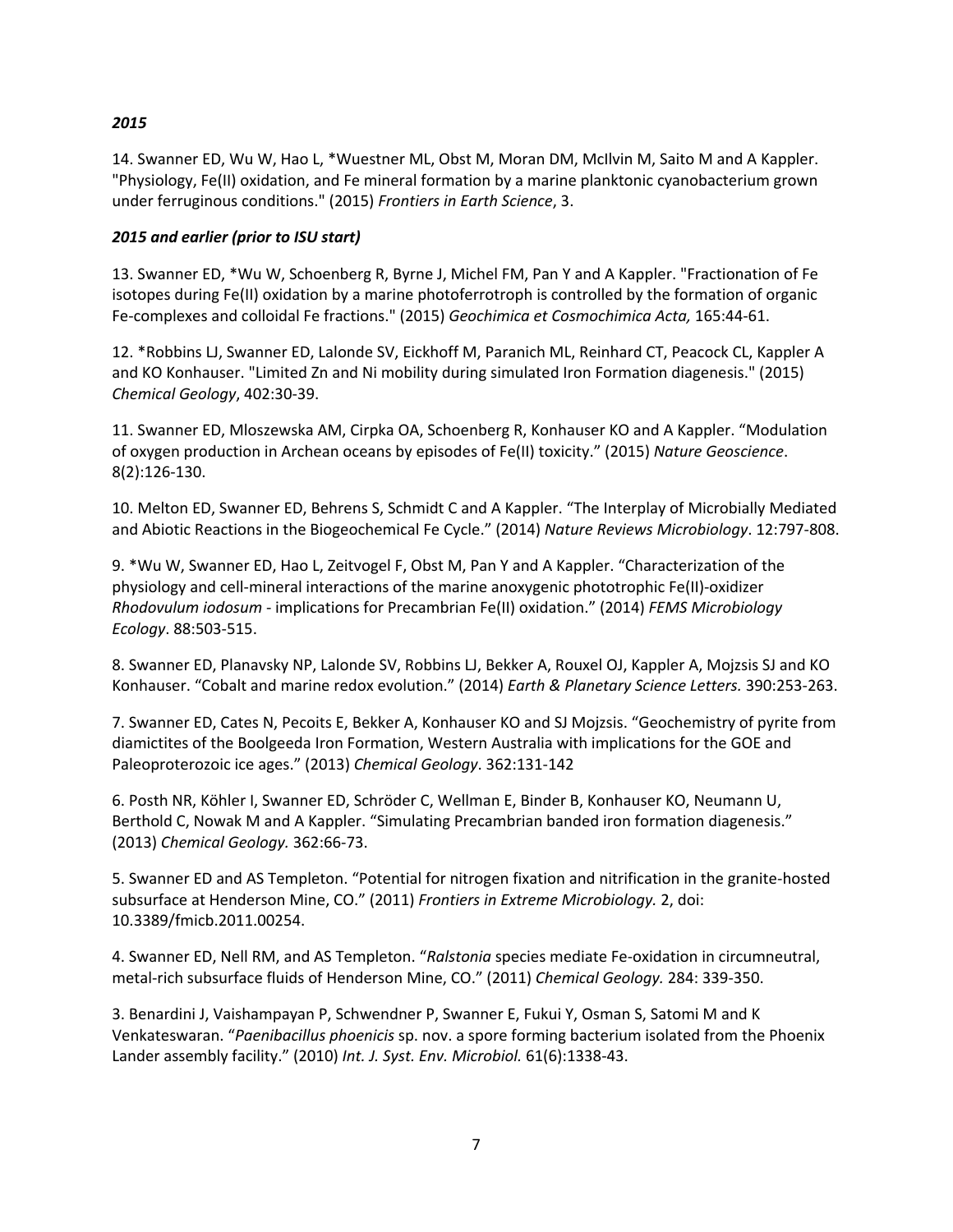2. Mayhew LE, Swanner ED, Templeton AS, Martin AP. (2008) "Phylogenetic relationships and functional genes: distribution of a manganese-oxidizing gene (mnxG) in Bacillus species." *Applied & Environmental Microbiology.* 74(23): 7265-7271.

1. Sahl JW, Schmidt R, Swanner ED, Mandernack KW, Templeton AS, Kieft TL, Smith RL, Sanford WE, Callaghan RL, Mitton JB, Spear JR. (2008) "Subsurface Microbial Diversity in Deep-Granitic-Fracture Water in Colorado." *Applied & Environmental Microbiology.* 74(1): 143-152.

## **Invited Presentations**

## *2022*

44. \*Islam R and ED Swanner (presenting author). "How does sedimentary pyrite form?" American Chemical Society, San Diego, CA. March 20-24, 2022.

43. Swanner ED. Title TBC. NASA ICAR Metal Utilization and Selection Across Eons Team Meeting (Virtual). March 11, 2022.

42. Swanner ED. "How does sedimentary pyrite form?" Interface Geochemistry Seminar Series, Deutsches GeoForschungsZentrum, Potsdam (Virtual). February 17, 2022.

### *2021*

41. Swanner ED. "The hidden wonders of Minnesota's meromictic and ferruginous lakes". University of Minnesota-Duluth, Water Resources Graduate Seminar (Virtual). October 11, 2021.

40. Swanner ED. "How environment influences life: stratification, primary production, and metal availability." NASA ICAR Metal Utilization and Selection Across Eons Workshop (Virtual). September 10, 2021.

39. Swanner ED. "Sedimentary Geochemistry of Mn: formation pathways from aquatic systems and relationship to P." Groken Interest Group, Mars Science Laboratory (Virtual). August 17, 2021.

38. Swanner ED. "The hidden role of iron in primary productivity in some Midwest glacial lakes." Midwest Glacial Lakes Partnership (Virtual). May 4, 2021.

37. Swanner ED. "How the geochemistry of sediments can inform our understanding of the habitability of past Earth and planetary environments." ISU Inorganic Chemistry seminar series (Virtual). January 29, 2021.

## *2020*

36. Swanner ED. "The big impact of small ferruginous lakes on global elemental cycles." Bristol Geobiology Seminar (Virtual). Nov. 24, 2020.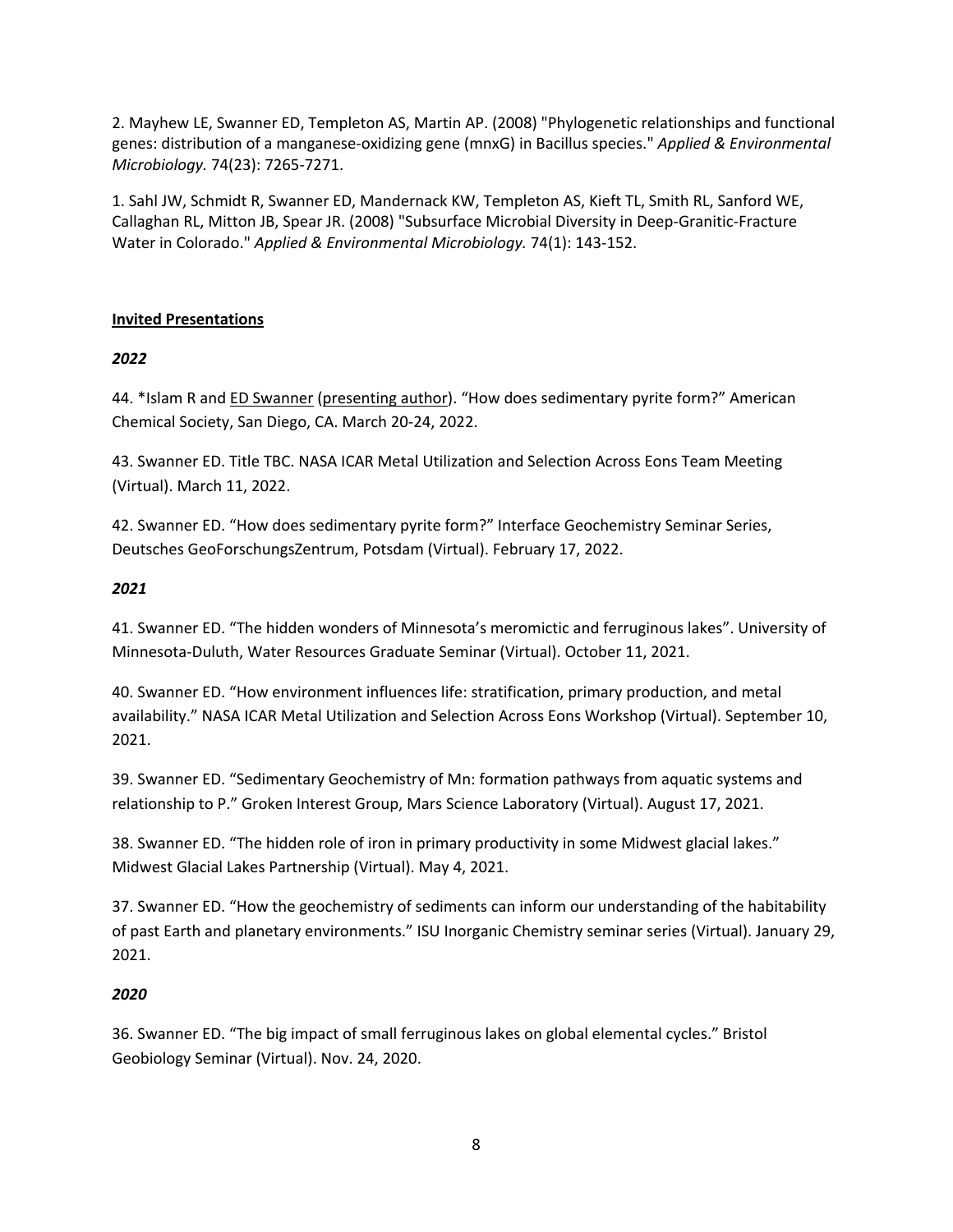35. Swanner ED. "Updates and insights from monitoring CyanoHABs in Iowa's lakes with multiwavelength fluorescence." EPA Great Plains and Midwest Harmful Algal Blooms Conference. Feb. 5, 2020.

# *2019*

34. Swanner ED. "The story of iron in Iowa's lakes and why it matters." Seminar at University of Iowa, Civil and Environmental Engineering. November 15, 2019.

33. Swanner ED, Wittkop C, Lambrecht N, Katsev S, and A Picard. "Records of life in a ferruginous ocean: lessons from meromictic lakes". Geological Society of America Meeting, Phoenix, AZ. September 22-25, 2019.

32. Swanner ED. "How iron cycling in lakes informs our understanding of the greater terrestrial iron cycle." Institute of Geochemistry, Chinese Academy of Sciences, Guiyang, Guizhou, China. July 25, 2019.

31. Swanner ED. "How iron cycling in lakes informs our understanding of the greater terrestrial iron cycle." Guangdong Institute of Eco-environmental Science & Technology, Guangzhou, Guangdong, China. July 22, 2019.

30. Swanner ED. "Tracking cyanoHABs with chlorophyll fluorescence." Environmental Protection Agency, Region 7 office. May 9, 2019.

## *2018*

29. Swanner ED. "The importance of ferruginous systems on Earth – past and present." Seminar at University of Cologne, Germany. December 5, 2018.

28. Swanner ED, Lambrecht N, Wittkop C, Katsev S, Fakhraee M, and C Sheik. "The biogeochemistry of ferruginous lakes and past ferruginous oceans. Keynote presented at Geological Society of America Meeting, Indianapolis, IN. November 4-7, 2018.

27. Swanner ED. "Photosynthesis under the anoxic and iron-rich conditions of Early Earth." Seminar at University of Minnesota, Plant and Microbial Biology. October 17, 2018.

26. Swanner ED, \*Lambrecht N, Fakraee N, Sheik C, Katsev S, and C Wittkop. "Microbes and minerals from two ferruginous lakes on a spectrum of anthropogenic impacts." Keynote presented at Goldschmidt Geochemistry Conference, Boston, MA. August 12-17, 2018.

25. Swanner ED. "Relevance of stratified Midwestern lakes to past, present, and future microbial biogeochemistry." American Chemical Society, New Orleans, LA. March 18-21, 2018.

24. Swanner, ED. "Chemically-stratified Midwestern lakes are relevant to Precambrian AND modern global biogeochemistry." University of Michigan, Department of Earth and Environmental Sciences, John A. Dorr Memorial Lecture, March 9, 2018.

## *2017*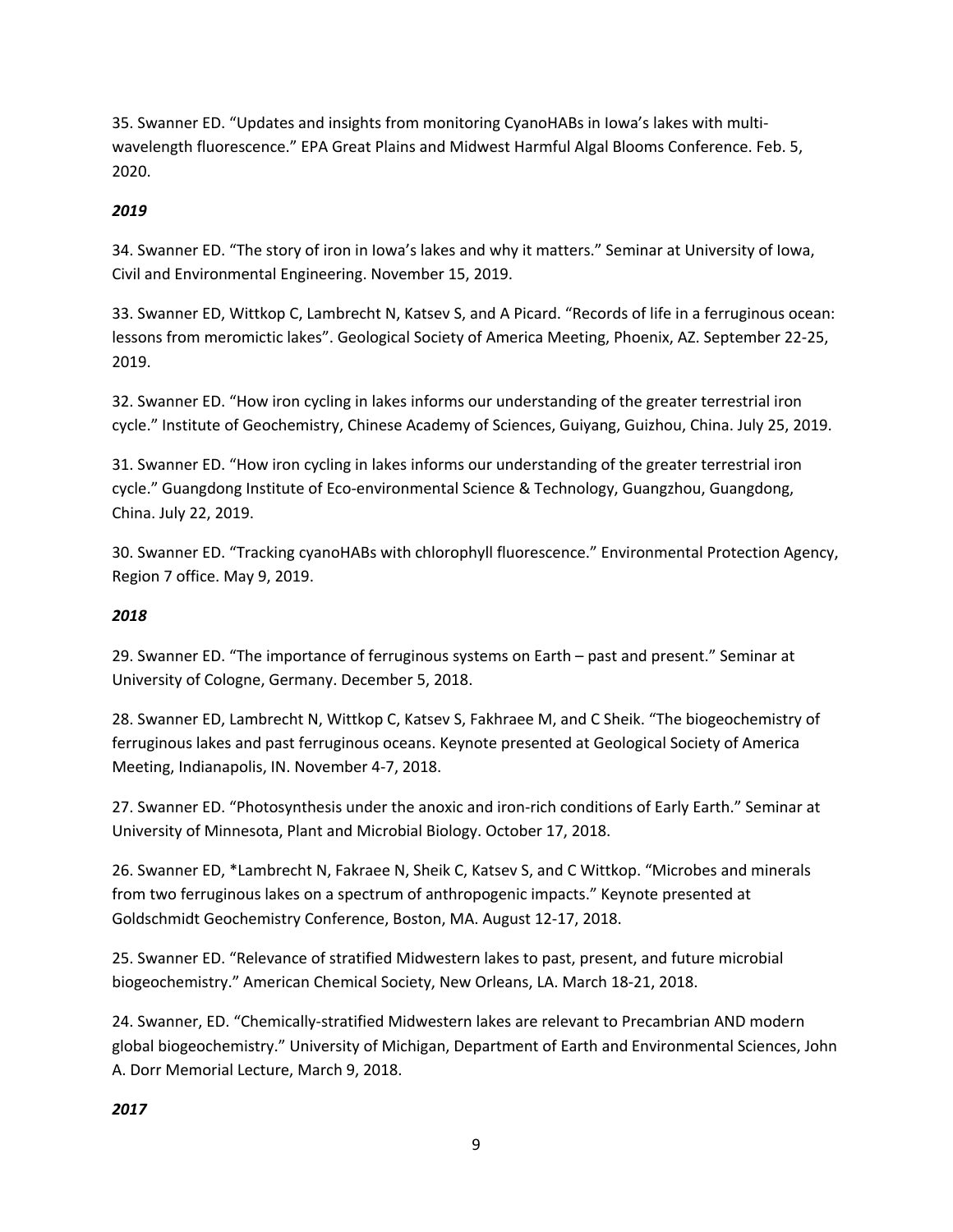23. "Micronutrients matter: the role of iron in harmful algal blooms", Friends of Lakeside, Lakeside Laboratory, Milford, IA. Aug. 15, 2017.

# *2016*

22. "Establishment of early ocean analogs in Midwestern ferruginous lakes: keys to the evolution of biogeochemical Fe cycling", Geological Society of America, Denver, CO. Sept. 26, 2016.

21. "The role of ferrous iron in oxidation of Earth's atmosphere and oceans", University of Minnesota, Department of Earth Sciences. May 5, 2016.

20. Gordon Geobiology Conference, Invited chair of "Metals as biogeochemical proxies" session, Galveston, TX. Feb. 2016.

19. "The role of ferrous iron in oxidation of Earth's atmosphere and oceans", Northwestern University, Department of Earth & Planetary Sciences. Jan. 8, 2016.

# *2015*

18. "The role of ferrous iron in oxidation of Earth's atmosphere and oceans", University of Iowa, Department of Earth & Environmental Sciences. Nov. 6, 2015.

17. "The role of ferrous iron in oxidation of Earth's atmosphere and oceans", Indiana University-Purdue University, Indianapolis, Department of Earth Sciences, Oct. 12, 2015.

# *2015 and earlier (prior to ISU start)*

16. "Iron isotopes as tracers of microbial and redox processes", University of Tübingen, Zentrum für Angewandte Geowissenschaften Seminar, June 12, 2015.

15. "The role of Fe in modulating Earth's oxygenation", Origin of Life Symposium, University of Göttingen. Oct. 17, 2014.

14. "Toxic levels of Fe(II) in Archean seawater delayed the Great Oxidation Event", Goldschmidt Geochemical Conference, Sacramento, CA. June 13, 2014.

13. "The trace element composition of anoxic oceans and their effect of on biogeochemical cycles", Biosignatures 2014 Conference, University of Bergen, Norway. May 21, 2014.

12. "Did Archean environmental conditions limit oxygen production by early cyanobacteria?", University of New Mexico, Department of Earth and Planetary Sciences. March 2014.

11. "Did Archean environmental conditions limit oxygen production by early cyanobacteria?", University of California, Los Angeles, Department of Earth, Planetary and Space Sciences. Feb. 2014.

10. "Did Archean environmental conditions limit oxygen production by early cyanobacteria?", Dartmouth College, Department of Earth Sciences. Jan. 2014.

9. "Did Archean environmental conditions limit oxygen production by early cyanobacteria?", Mount Holyoke College, Department of Geology and Program in Biochemistry. Jan. 2014.

8. "Did Archean environmental conditions limit oxygen production by early cyanobacteria?", Iowa State University, Department of Geological and Atmospheric Sciences. Jan. 2014.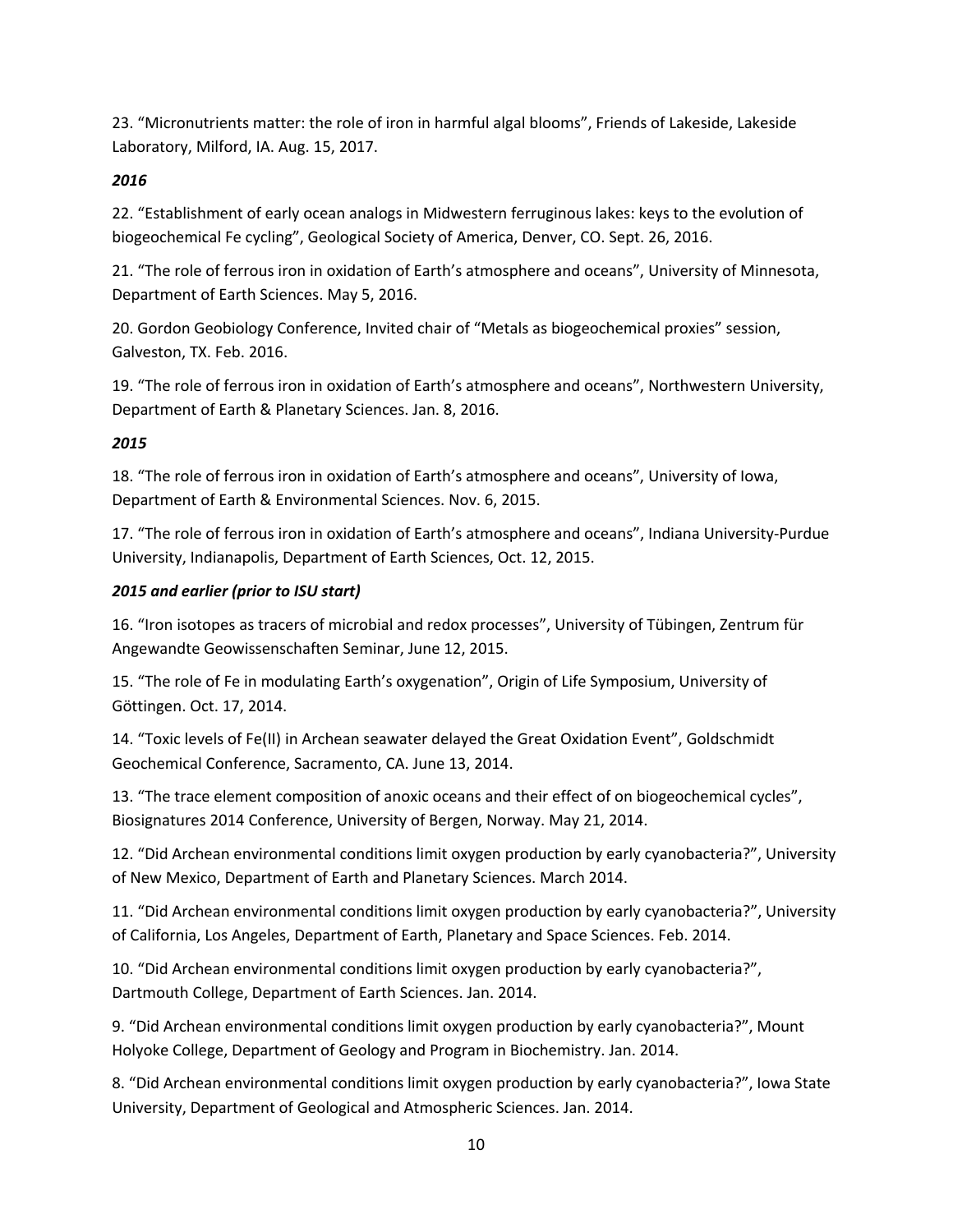7. "How we can use modern bacteria to understand ancient environments", Roundtable discussion for Priority Program on Early Earth (DFG SPP), University of Cologne, Germany. July 2013.

6. "Examining the relationship between oxygenic photosynthesis and Fe(II) oxidation", University Pierre & Marie Curie-IMPMC, Paris, France. March 2013.

5. "Examining the relationship of oxygenic photosynthesis to iron oxidation," Gordon Research Seminar in Geobiology, Ventura, CA. Jan. 2013.

4. "Microbially-mediated geochemical cycling of iron and nitrogen within the granite- hosted subsurface of Henderson Mine, CO", Colorado School of Mines, Golden, CO. Jan. 2013.

3. "Co-evolution of the microbial biosphere and geosphere: evidence from sediments, microbes and simulations", University of Delaware, Department of Geological Sciences. Nov. 2012.

2. "Investigation of a Terrestrial Subsurface Biosphere at Henderson Mine, CO", Florissant Scientific Society, Boulder, CO. 2010.

1. "Effective lesson planning for teaching assistants", Graduate Teacher Program Intensive, University of Colorado. 2009.

# **Refereed Presentations from Major Conferences**

\*denotes student author and advisee of Swanner

# *2022*

76. \*Block K and ED Swanner. "Taxonomically Resolved Uptake of Iron and Carbon Fixation by Phytoplankton Within a Ferruginous, Meromictic Lake". Joint Aquatic Sciences Meeting. May 14-20, 2022.

75. \*Ledesma G and ED Swanner. "Can Trace Element Patterns in Terrestrial Manganese Minerals Help Determine Mineral Type in Gale Crater, Mars?" Astrobiology Science Conference. May 15-20, 2022. (invited talk)

74. \*Stevenson Z, and ED Swanner. "Regulation of Nitrogen Fixation by Molybdenum Availability in Simulated Archean Ocean Conditions." Astrobiology Science Conference. May 15-20, 2022.

# *2021*

73. \*Kniptash R, ED Swanner, and J Meyer. "Characterizing Dissolved Iron Concentrations and Groundwater Fluxes in an Aquifer Discharging to a Ferruginous, Meromictic Lake." Geological Society of America. October 10-13, 2021.

72. \*Islam R and ED Swanner. "Identifying the intermediate sulfur species in sedimentary pyrite formation under anoxic & ferruginous conditions." Midwest Geobiology Conference. September 25, 2021 (talk canceled due to illness).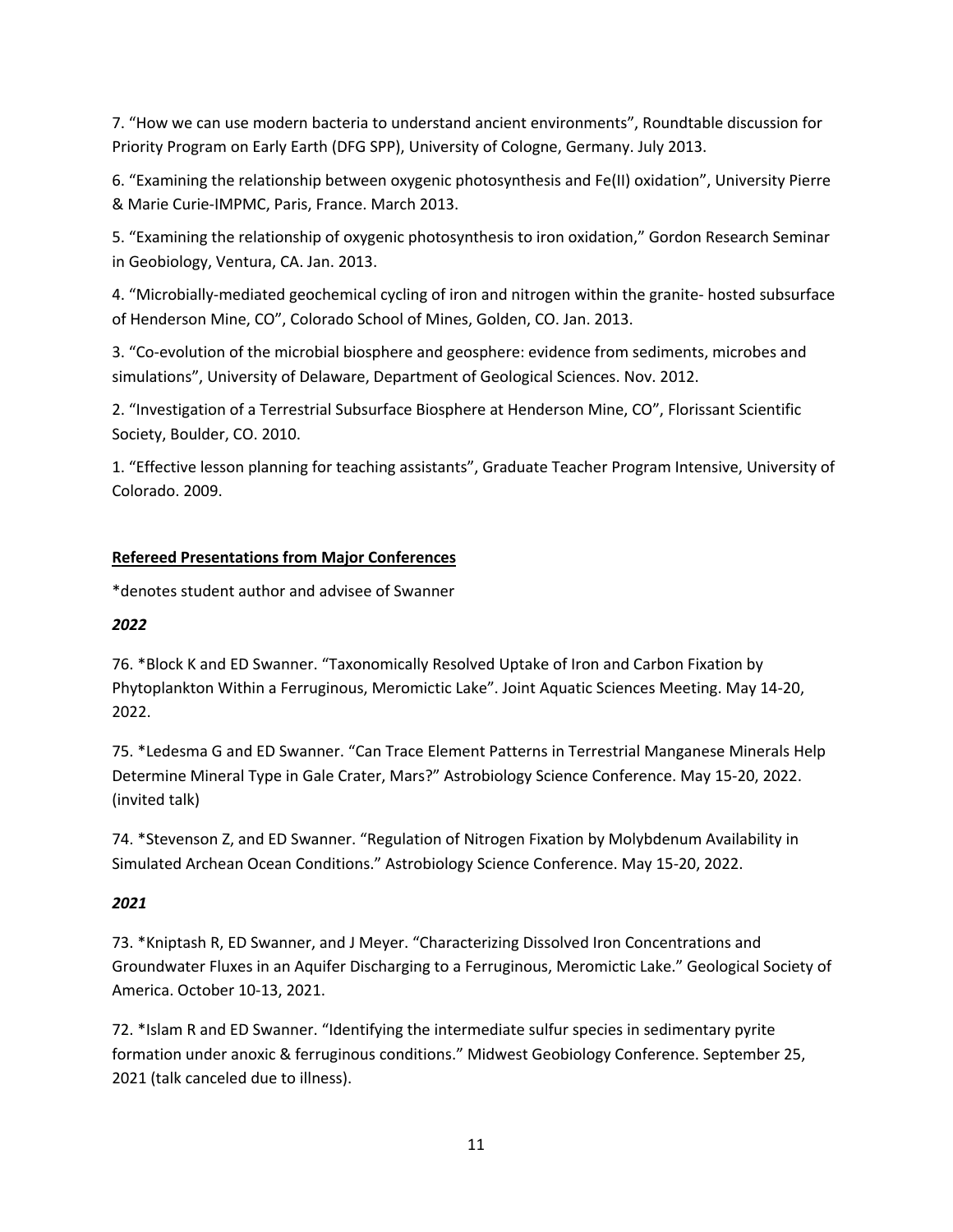71.\*Block K, \*Lambrecht N, and E Swanner. "The influence of iron on anoxygenic photosynthesis within a meromictic ferruginous lake." Midwest Geobiology Conference. September 25, 2021.

70. Perez JT, Gilleaudeau G, Swanner E, and S Romaniello. "Is the uranium isotope proxy a reliable indicator of ferruginous conditions?" Goldschmidt Geochemistry Conference. July 2021*.*

69. Wittkop C, Grengs A, Ledesma G, Xiong Y, Poulton S, Katsev S, and E Swanner. "Siderite precipitation from a carbonate green-rust precursor in ferruginous Canyon Lake." Goldschmidt Geochemistry Conference. July 2021*.*

68. Swanner E, Meyer J, and S Alexander. "Quantifying the groundwater source of iron to redoxstratified lakes in Minnesota, U.S.A." Goldschmidt Geochemistry Conference. July 2021*.*

67. \*Beeck JR, Rasmussen M, and ED Swanner. "Origin of carbonate concretions in Iowa's loess soils." National Conference on Undergraduate Research, Virtual, April 2021*.*

## *2020*

66. \*Islam R, and ED Swanner. "Constraining the intermediate sulfur species involved in sedimentary pyrite formation." Goldschmidt Geochemistry Conference, Virtual, June 2020.

65. Romaniello SJ, Gilleaudeau GJ, Swanner ED, Wittkop CA and X Chen. "U(VI) reduction in an oligotrophic ferruginous ocean analog?" Goldschmidt Geochemistry Conference, Virtual, June 2020.

64. Swanner ED. "What can subsurface chlorophyll maximum layers (SCML) tell us about productivity in ferruginous oceans?" Goldschmidt Geochemistry Conference, Virtual, June 2020.

63. \*Islam R, and ED Swanner. "Uncovering the intermediates in pyrite formation under ferruginous conditions." North Central Geological Society of America, Virtual, May 2020.

62. \*Ledesma G, Wittkop C, Lanza N, and ED Swanner. "Classification of Terrestrial Manganese Enrichments by Laser-induced breakdown spectroscopy with relevance for Gale crater, Mars." North Central Geological Society of America, Virtual, May 2020. (**won best undergraduate talk)**

61. \*Beeck JB, Rasmussen M, and ED Swanner. "Pedogenic carbonate concretions in Iowa's loess soils: a modern carbon sink? North Central Geological Society of America, Virtual, May 2020. **(won best undergraduate poster)**

60. Niedzielski B, Wittkop C, Swanner E, Fralick P, and S Poulton. "Evaluating mechanisms for manganese enrichments in the Proterozoic Animikie Basin." North Central Geological Society of America, Virtual, May 2020*.*

59. \*Ledesma G, ED Swanner, N Lanza, C Wittkop, RC Wiens, SM Clegg, A Reyes-Newell, PJ Gasda, D DeLapp. "Analysis of Manganese-rich terrestrial sediments by laser-induced breakdown spectroscopy to elucidate the formation of Mn-enrichments in Gale crater, Mars." Lunar and Planetary Science Conference, Houston, TX. *March 2020 presentation canceled due to Covid-19.*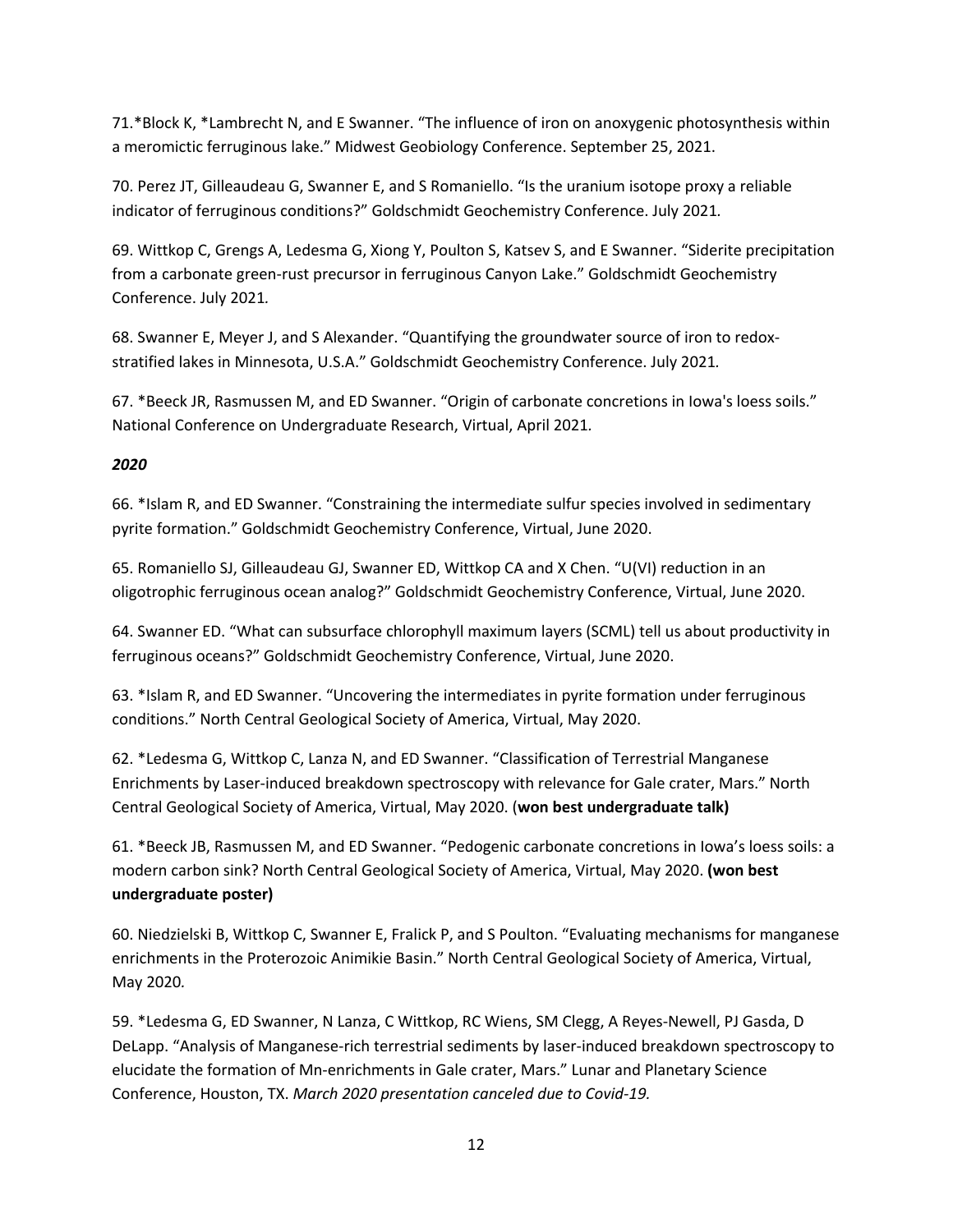58. \*Ledesma G, ED Swanner, and N Lanza. "Analysis of Mn-rich lake sediments by laser induced breakdown spectroscopy to elucidate the formation of Mn-enrichments in Gale crater, Mars." National Conference on Undergraduate Research, Bozeman, MT. *March 2020 presentation canceled due to Covid-19.*

# *2019*

57. \*Leung T, and ED Swanner. "Determining the role of iron in cyanoHABs and photosynthesis in Midwestern lakes." American Geophysical Union, San Francisco, CA. *To be presented December 2019.*

56. \*Islam R, and ED Swanner. "Microscale resolution on how sedimentary pyrite forms." Great Plains Limnology Conference, Ames, IA. October 19, 2019.

55. \*Leung T, and ED Swanner. "Lake monitoring with multi-wavelength fluorescence: insight into phytoplankton community and their health." Great Plains Limnology Conference, Ames, IA. October 19, 2019.

54. Wittkop C, Swanner ED, \*Lambrecht N, Grengs A, and S Katsev. "Is methane oxidation a viable pathway for manganese carbonate genesis?" Goldschmidt Geochemistry Conference, Barcelona, Spain. August 23, 2019.

53. \*Lambrecht N, and ED Swanner. "Bio-physical controls on the methane flux from ferruginous meromictic lakes in the Midwest." Association for the Sciences of Limnology & Oceanography Aquatic Sciences Meeting, San Juan, PR. February 23-March 2, 2019.

52. \*Leung T, and ED Swanner. "Multi-wavelength fluorescence: a rapid method to track Harmful Algal Blooms in Iowa's agriculturally impacted lakes." Association for the Sciences of Limnology & Oceanography Aquatic Sciences Meeting, San Juan, PR. February 23-March 2, 2019.

## *2018*

51. \*Ledesma G, and ED Swanner. "Loading filter samples and embedding sediment cores under anoxic conditions for analysis use." SACNAS National Conference, San Antonio, TX. October 11-13, 2018.

50. Cole DB, Longley M, Wilkes D,Wang X, Swanner ED, Wittkop CA, Sperling EA, and NJ Planavsky. "Uranium isotope fractionation factors in ferruginous settings." Goldschmidt Geochemistry Conference, Boston, MA. August 12-17, 2018.

49. Wittkop C, Swanner ED, \*Lambrecht N, GrengsA, Myrbo A, and S Katsev. "Are manganese carbonates linked to methane oxidation?" Goldschmidt Geochemistry Conference, Boston, MA. August 12-17, 2018.

48. \*Lambrecht N, Wittkop C, Katsev S, Fakraee M, Sheik C, and ED Swanner. "Two ferruginous Midwestern lakes exhibit vastly different fluxes of methane." Goldschmidt Geochemistry Conference, Boston, MA. August 12-17, 2018.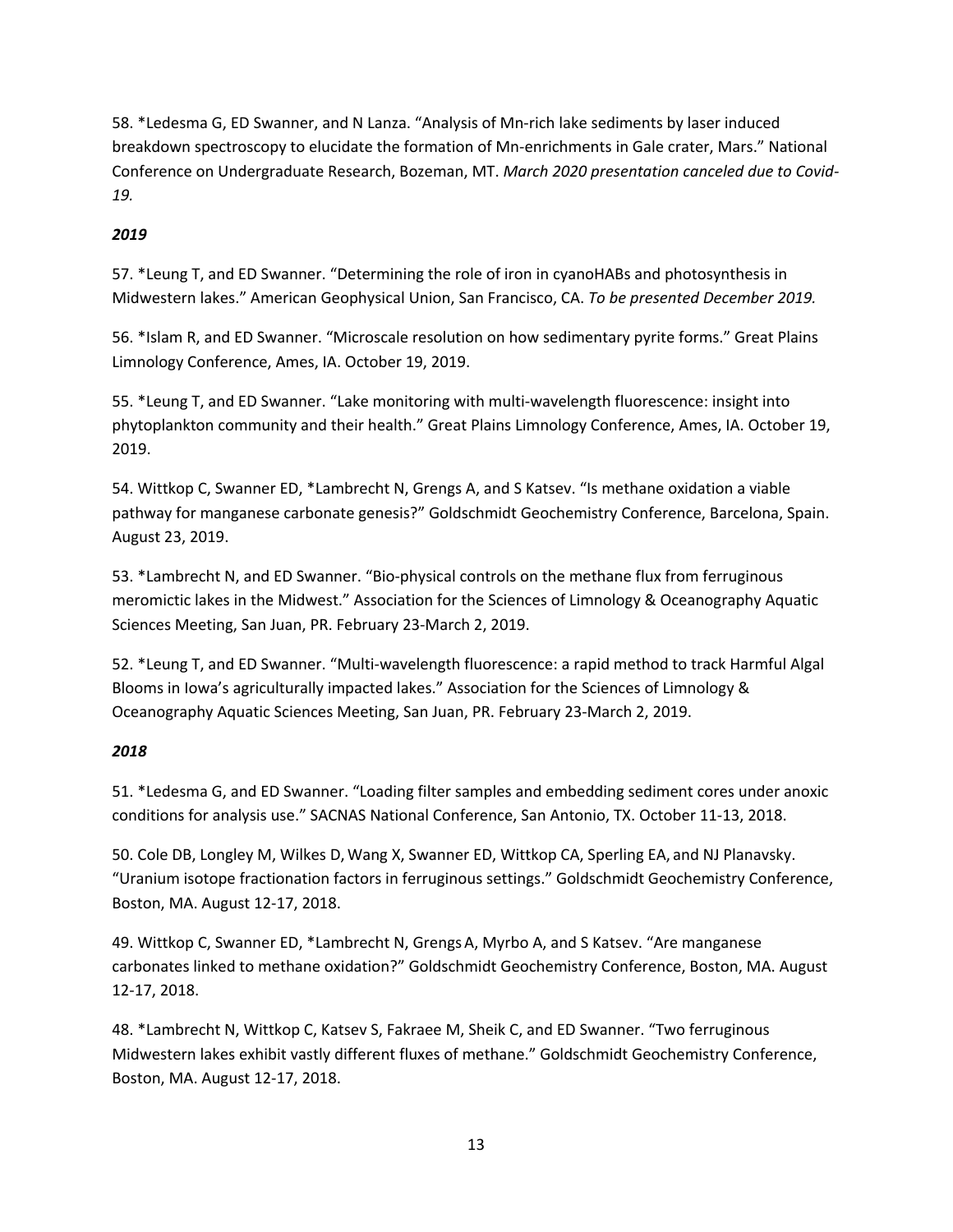47. \*Leung T and ED Swanner. "Dissolved Iron as a Driving Factor of Cyanobacterial Harmful Algal Blooms (CyanoHABs)." Goldschmidt Geochemistry Conference, Boston, MA. August 12-17, 2018.

46. Swanner ED, Webb S, and A Kappler. "Fate of Cobalt and Nickel during diagenetic pyrite formation." Goldschmidt Geochemistry Conference, Boston, MA. August 12-17, 2018.

45. \*Nolte D, and E Swanner. "Using DNA-based techniques to detect phytoplankton in lake ice." Symposium on Undergraduate Research & Creative Expression, Iowa State University, Ames, IA. April 10, 2018.

44. \*Fatka M, and E Swanner. Title: TBD. Symposium on Undergraduate Research & Creative Expression, Iowa State University, Ames, IA. April 10, 2018.

43. Swanner E, Harding C, and C Wittkop. "The elemental consequences of lake stratification and implications for urban lakes in the upper Midwest." North-Central Geological Society of America Meeting, Ames, IA. April 15-17, 2018.

42. G Crews, BE Caissie, and E Swanner. "Assessing the Prevalence of Sub-Ice Productivity in Iowa Lakes." North-Central Geological Society of America Meeting, Ames, IA. April 15-17, 2018.

41. \*Lambrecht N, and E Swanner. "Microbial communities of two Archean ocean analogs." North-Central Geological Society of America Meeting, Ames, IA. April 15-17, 2018.

40. \*Leung T, and E Swanner. "The role of benthic iron during Cyanobacterial Harmful Algal Blooms (CyanoHABs) occurrences." North-Central Geological Society of America Meeting, Ames, IA. April 15-17, 2018.

39. \*Atchison ED, \*Leung T, and E Swanner. "Is Iron Shuttling a Driver of Harmful Algal Blooms in East and West Okoboji Lake, I.A.?" Iowa Water Conference, Ames, IA. March 21-22, 2018. (note: second place student poster prize)

38. \*Leung T, and E Swanner. "Does iron stimulate Cyanobacterial Harmful Algal Bloom (CyanoHAB) in Okoboji Lake, IA?" Iowa Water Conference, Ames, IA. March 21-22, 2018. (invited talk)

37. Swanner ED. "Relevance of stratified Midwestern lakes to past, present, and future microbial biogeochemistry." American Chemical Society, New Orleans, LA. March 18-21, 2018.

36. ED Swanner, C Wittkop, S Katsev, \*N Lambrecht. "The untapped potential for ferruginous ocean analog sites in lakes of the upper Midwest, U.S.A." Gordon Research Conference in Geobiology, Galveston, TX. Jan. 21-25, 2018.

35. \*N Lambrecht, ED Swanner, C Sheik, C Wittkop, S Katsev. "The microbial community of a ferruginous, meromictic lake in Minneapolis, MN." Gordon Research Conference in Geobiology, Galveston, TX. Jan. 21-25, 2018.

## *2017*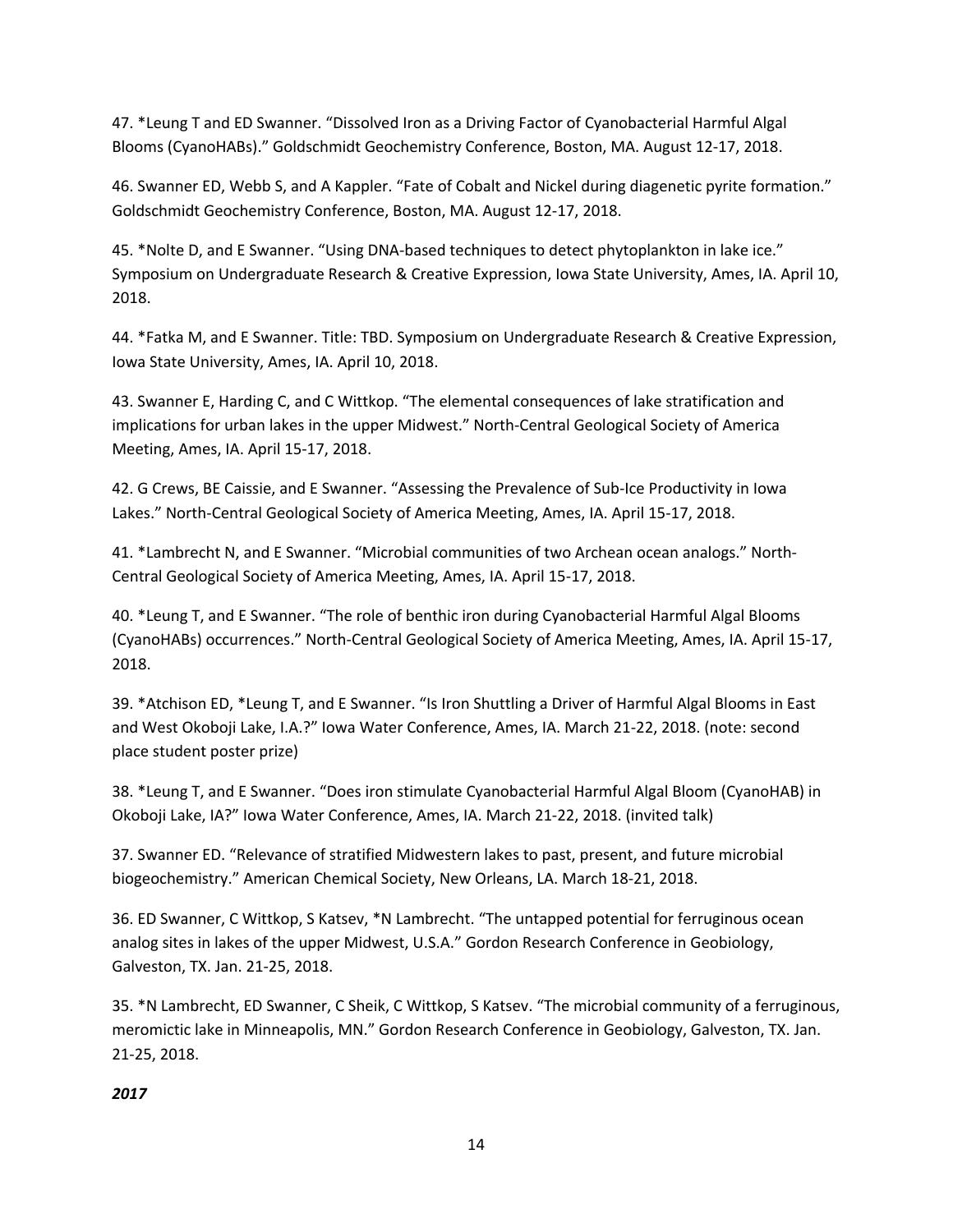34. ED Swanner. "The role of "Oxic Fe(III) reduction" in the Archean iron cycle." Midwest Geobiology Meeting, Indianapolis, IN. Sept. 30, 2017.

33. \*T Leung and ED Swanner. "Does benthic iron shuttling promote the occurrence of cyanobacterial Harmful Algal Blooms (cyanoHABs)?" Midwest Geobiology Meeting, Indianapolis, IN. Sept. 30, 2017.

32. \*N Lambrecht, ED Swanner, S Katsev, C Wittkop, C Sheik. "Two newly documented ferruginous lakes in the Midwest, USA are Archean ocean analogs." Midwest Geobiology Meeting, Indianapolis, IN. Sept. 30, 2017.

31. C Wittkop, E Swanner, N Lambrecht, S Katsev, A Grengs, D Widman. "Controls on iron- and manganese-mineral solubility in ferruginous lakes." Geological Society of America, Seattle, WA. Oct. 22- 25, 2017.

# *2016*

30. \*N Lambrecht, ED Swanner, C Wittkop, C Sheik, and S Katsev. "The Isolation of a Novel Photoferrotroph from Brownie Lake Provides a Mechanism for Studying the Iron Biogeochemical Cycle of a Pre-Oxic Earth." American Society for Microbiology North Central Branch Meeting, Ames, IA. Oct. 21-22, 2016.

29. \*T Leung and ED Swanner. "Assessing the Role of Ferrous Iron in the Formation of Harmful Algal Blooms in Okoboji Lake, Iowa." Iowa Water Conference, Ames, IA. March 21-22, 2017.

28. C Wittkop, ED Swanner, \*N Lambrecht, S Katsev. "Dissolved inorganic carbon isotope signatures in ferruginous lakes: new insights into ancient carbon isotope excursions." American Geophysical Union, San Francisco, CA. Dec. 12-16, 2016.

27. \*S Eroglu, ED Swanner, S Pascarelli, R Schoenberg, H Taubald, and NJ Beukes. "Iron Speciation and Iron Isotopes of Neoarchean Ca-Mg Carbonates." Goldschmidt Geochemical Conference, Yokohama, Japan. June 26-July 1, 2016.

26. \*S Eroglu and ED Swanner. "Iron systematics of Late Archean tidal flats." Gordon Research Conference in Geobiology, Galveston, TX, Jan. 31-Feb. 5, 2016.

# *2015*

25. \*M Maisch, \*W Wu, A Kappler, and ED Swanner. "Laboratory-scale simulation of Precambrian ocean Fe(II)-rich upwelling: implications for cyanobacteria and oxygen production." Midwest Geobiology Meeting, Bloomington, IN. Oct. 10, 2015.

24. ED Swanner. "Fe isotopes as tracers of Fe biomineralization processes and intermediates formed by phototrophic organisms." Midwest Geobiology Meeting, Bloomington, IN. Oct. 10, 2015.

# *2015 and earlier (prior to ISU start)*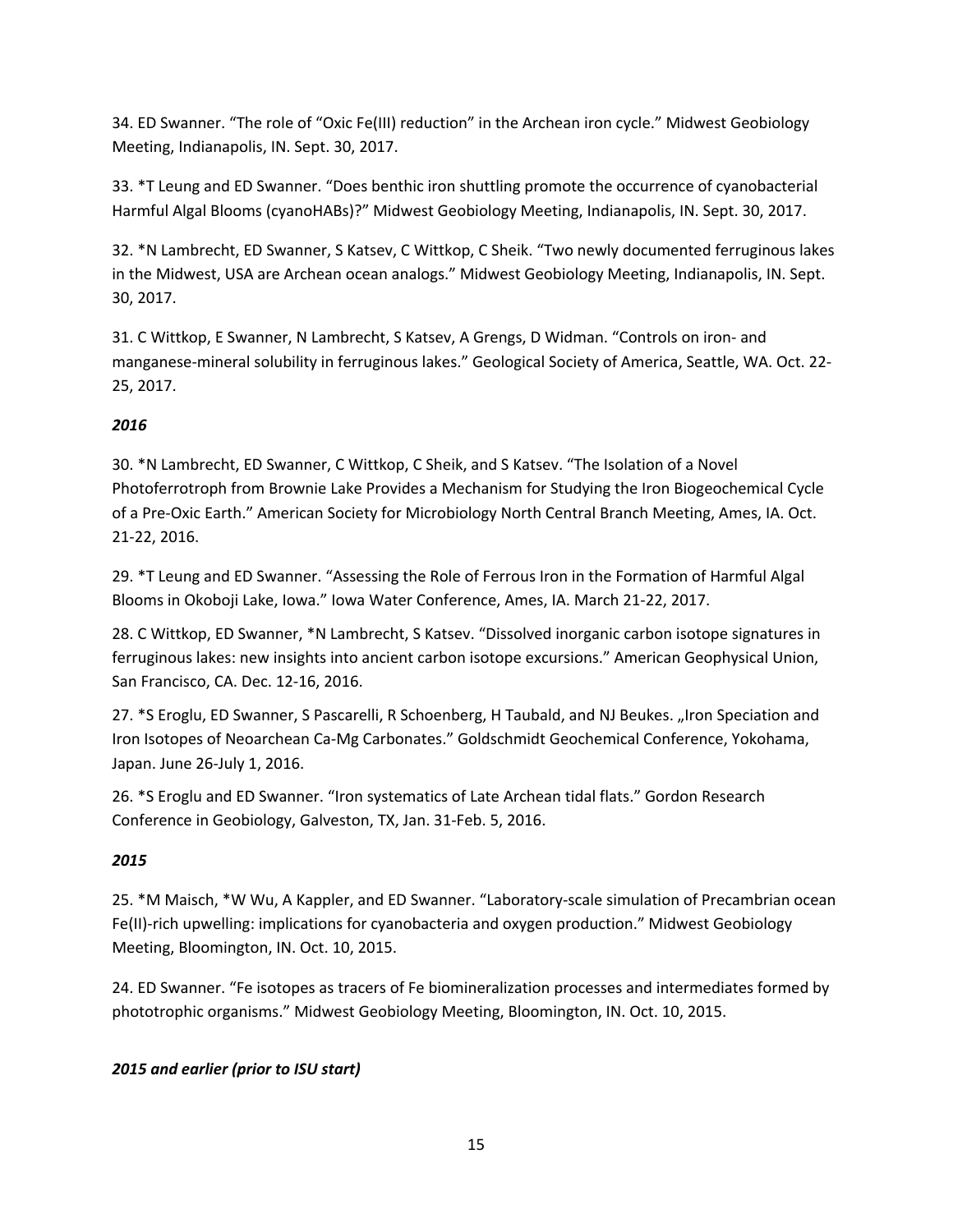23. \*Bayer T, \*Wu W, Kappler A, Schoenberg R, and ED Swanner. "Fe isotope fractionation during Fe(II) oxidation by cyanobacteria." Goldschmidt Geochemical Conference, Prague, Czech Republic. Aug. 16-21, 2015.

22. Eroglu S, Schoenberg R, van Zuilen M, Taubald H, Swanner ED, and N Beukes. "The geochemical and isotopic record of a Neoarchean oxygen oasis." Goldschmidt Geochemical Conference, Prague, Czech Republic. Aug. 16-21, 2015.

21. \*Maisch M, \*Wu W, Kappler A, and ED Swanner. "A laboratory-scale column to investigate Archean, Fe(II)-rich upwelling systems." Goldschmidt Geochemical Conference, Prague, Czech Republic. Aug. 16- 21, 2015.

20. \*Halama M, Swanner ED, A Kappler. "Carbon isotope fractination of organic carbon during simulated diagenesis of banded iron formations." Goldschmidt Geochemical Conference, Prague, Czech Republic. Aug. 16-21, 2015.

19. \*Halama M, Swanner ED, and A Kappler. "Fate of organic carbon and primary iron minerals during simulated diagenesis of banded iron formations." Goldschmidt Geochemical Conference, Sacramento, CA. June 8-13, 2014.

18. Swanner ED, Mloszewsa AM, Konhauser KO, Schoenberg R, and A Kappler. "Toxic levels of Fe(II) in Archean seawater delayed the Great Oxidation Event." Goldschmidt Geochemical Conference, Sacramento, CA. June 8-13, 2014.

17. \*Wu W, Swanner ED, Pan Y, and A Kappler. "Physiological and Mineralogical Characterization of Fe(II) Oxidation by a Marine Photoferrotroph." German Mineralogical Society meeting, Tübingen, Germany. Sept. 15-18, 2013.

16. Swanner ED, Wu W, Schoenberg R, and A Kappler. "Iron: a secular control on biologically-driven oxidation." German Mineralogical Society meeting, Tübingen, Germany. Sept. 15-18, 2013.

15. \*Wu W, Swanner ED, Pan Y, Schoenberg R, and A Kappler. "Fe(II) oxidation of a marine photoferrotroph and implications of its role in the deposition of Precambrian BIFs." Goldschmidt Geochemical Conference, Florence, Italy. Aug. 25-30, 2013.

14. Swanner ED, \*Wu W, Voelker B, Schoenberg R, and A Kappler. "The quantitative contribution of oxygenic photosynthesis to Fe(II) oxidation in Precambrian oceans." Goldschmidt Geochemical Conference, Florence, Italy. Aug. 25-30, 2013.

13. ED Swanner, A Bekker, N Cates, E Pecoits, KO Konhauser, and SJ Mojzsis. Geochemistry of pyrite from diamictites of the Hamersley Basin, Western Australia with implications for the GOE and Paleoproterozoic ice ages. European Geosciences Union, Vienna, Austria. April 7-12, 2013.

12. ED Swanner, NJ Planavsky, S Lalonde, LJ Robbins, A Bekker, O Rouxel, KO Konhauser, and SJ Mojzsis. "Sedimentary Cobalt Concentrations track marine redox evolution." European Geosciences Union, Vienna, Austria. April 7-12, 2013.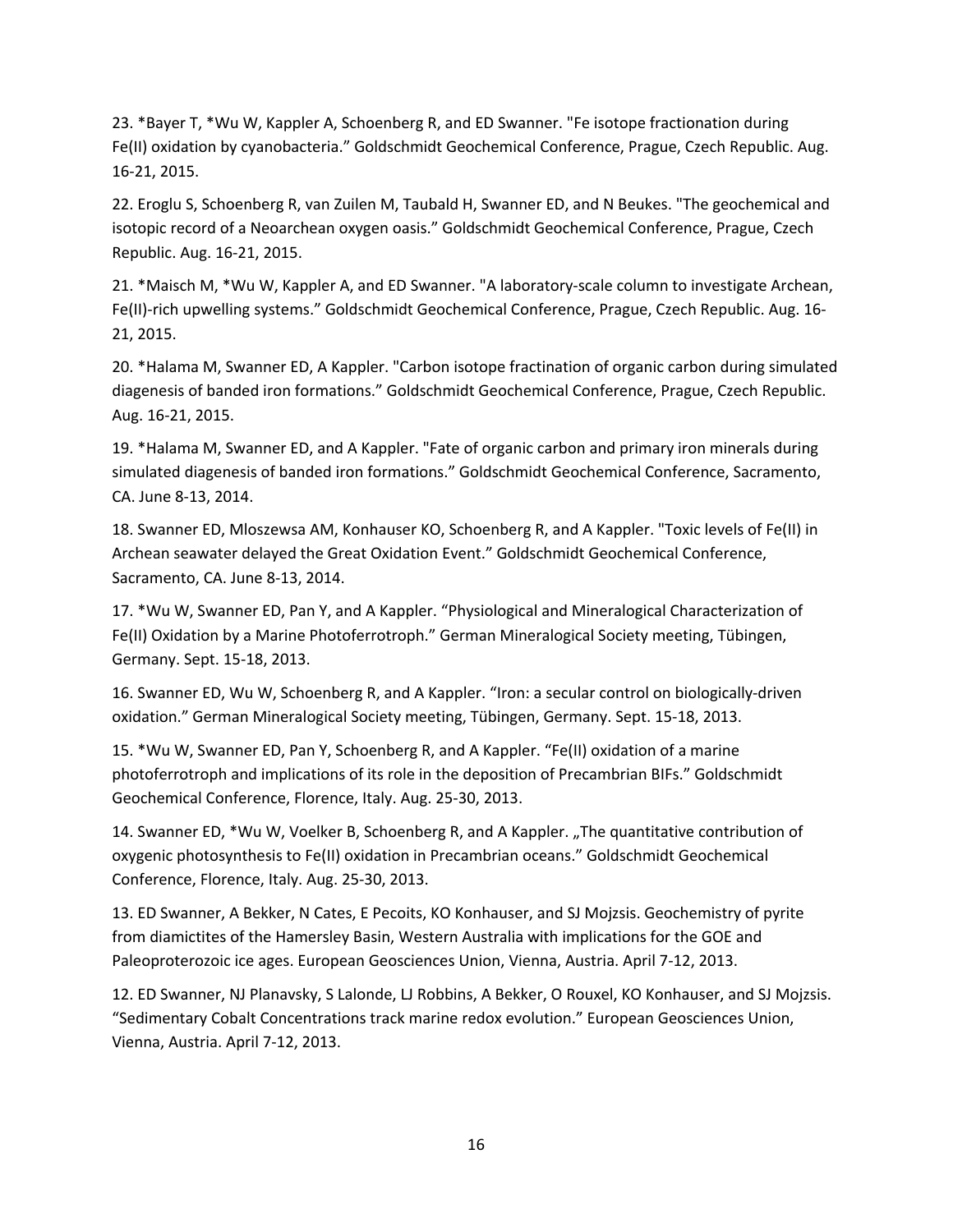11. ED Swanner, NJ Planavsky, S Lalonde, LJ Robbins, A Bekker, O Rouxel, KO Konhauser, and SJ Mojzsis. "Sedimentary Cobalt Concentrations track marine redox evolution." Gordon Research Conference in Geobiology, poster, Ventura, CA. Jan. 27- 31, 2013.

10. KO Konhauser, Robbins LJ, Eickhoff M, Swanner ED, and A Kappler. " Banded Iron Formation as Seawater Proxies." Goldschmidt Geochemical Conference, Montreal, Quebec. June 24-29, 2012.

9. Swanner ED and A Kappler. "Cyanobacteria and photoferrotrophs: together again?" Goldschmidt Geochemical Conference, Montreal, Quebec. June 24-29, 2012.

8. Pecoits E, Swanner ED, Cates NL, Konhauser KO, and Mojzsis. "Trace metal abundances in banded iron-formation sulfides track secular changes in microbial community structure with progressive oxidation." Goldschmidt Geochemical Conference, Prague, Czech Republic. Aug. 14-19, 2011.

7. ED Swanner and AS Templeton. "A Microbially-mediated Deep Terrestrial Nitrogen Cycle at Henderson Mine, CO." Goldschmidt Geochemical Conference, Prague, Czech Republic. Aug. 14-19, 2011.

6. ED Swanner. "Early hydrogen production on carbonaceous asteroids could support subsurface life." Astrobiology Graduate Conference (AbGradCon), Bozeman, MT. June 4-8, 2011.

5. Swanner ED, Nell RM, and AS Templeton. "*Ralstonia* species mediate Fe-oxidation in the deep biosphere of Henderson Mine." Goldschmidt Geochemical Conference, Knoxville, TN. June 13-18, 2010.

4. ED Swanner, N Cates, E Pecoits, KO Konhauser, and SJ Mojzsis. "Multiple sulfur isotopes and trace elements in Precambrian sedimentary sulfides reflect shifting microbial communities during the GOE." Gordon Research Conference in Geobiology, Ventura, CA. Jan. 30-Feb. 4, 2011.

3. Mojzsis SJ, Van Kranendonk MJ, and ED Swanner. "Microbial community structure and atmospheric oxygen ca. 2.4 Ga. Goldschmidt Geochemical Conference, Davos, Switzerland. June 21-26, 2009.

2. Swanner ED and AS Templeton. "Subsurface iron cycling by a single species of bacteria." Astrobiology Graduate Conference (AbGradCon), Seattle, WA. July 17-18, 2009.

1. ED Swanner and AS Templeton. "Microbially-mediated cycling of metals in deep subsurface fluids at Henderson Mine, Colorado." Goldschmidt Geochemical Conference, Vancouver, BC. July 13-18, 2008.

### **TEACHING EXPERIENCE**

GEOL 406/506, Geology Field Trip, Spring 2022.

GEOL 100, The Earth, ISU, Spring 2019 (in-person) and Spring 2021 (online).

GEOL 490ES, Independent Study in Geochemistry, ISU, 2 students in Spring 2021.

MICRO 490ES, Independent Study in Microbial Ecology, ISU, 2 students in Spring 2018.

ENSCI 483/583, Environmental Biogeochemistry, ISU, co-taught with Prof. Steven Hall, Spring 2017, 2019, 2021.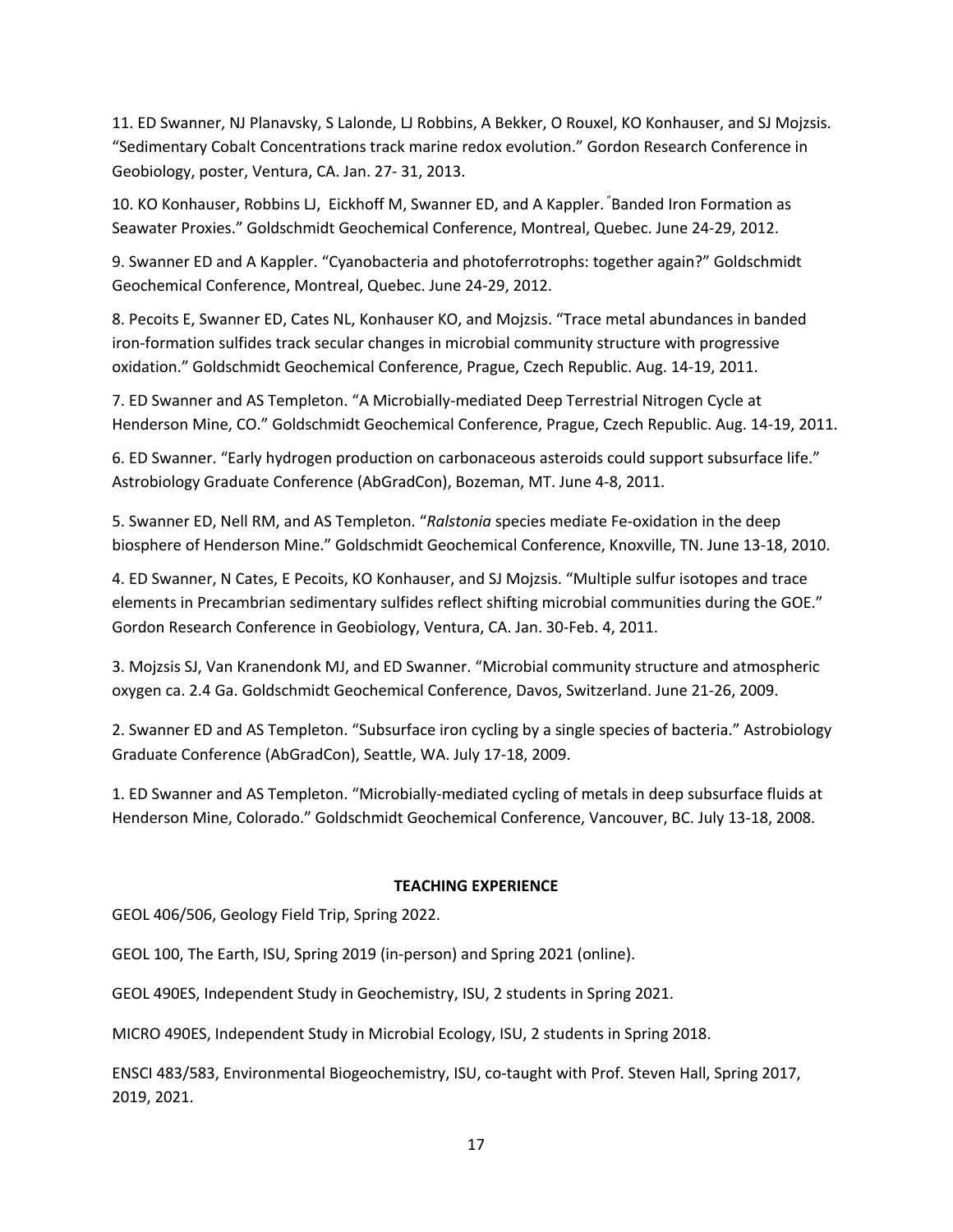BIOL 487/EEOB 587, Microbial Ecology, ISU, Fall 2016-2020.

GEOL 419/519, Aqueous and Environmental Geochemistry, ISU, Spring 2016, 2018, 2020, 2022.

Project supervisor, Geomicrobiology Lab Course, University of Tübingen, Oct. 2013.

Teaching Geology Workshops, Presenter and Facilitator. 2008 & 2009.

Geology Lead Graduate Teacher, Graduate Teacher Program, CU-Boulder. 2008-2010.

Teaching Assistant, Introduction to Geology Laboratory, Department of Geological Sciences, CU-Boulder. 2007-2008.

Field Instructor, The Women's Wilderness Institute, Boulder, CO. 2005.

Field Instructor, Four Corners School of Outdoor Education, Monticello, UT. 2003.

Field Instructor, Outward Bound West, UT and CO. 2003-2005.

#### **STUDENTS AND TRAINEES**

#### *Current*

Dr. Sajjad Akam, Postdoctoral Researcher, Department of Geological & Atmospheric Sciences, ISU, 2021 present.

Kaleigh Block, MS student in Geology Program and Environmental Sciences Graduate Program, ISU, 2020-present.

Zackry Stevenson, PhD student in Interdepartmental Microbiology Program, ISU, 2020-present.

#### *Completed*

Raisa Islam, MS student in Geology Program and Environmental Sciences Graduate Program, ISU, 2019- 2021.

Tania Leung, PhD in Geology Program and Environmental Sciences Graduate Program, ISU, 2016-2021.

Dr. Hui Tong, Visiting Scholar (China Scholarship Council) in Dept. of Geological & Atmospheric Sciences, ISU, 2018-2020.

Micah Fatka, MS in Geology Program and Environmental Sciences Graduate Program, ISU, 2018-2021.

Nick Lambrecht, postdoc, ISU, 2019-2020; PhD in Interdepartmental Microbiology Program, ISU, 2016- 2019.

ISU Undergraduates: Cristina Santana (2015-2016), William McNamara (2016), Megan Greenlee (First year honors project; 2016), Erin Atchison (Iowa Space Grant Scholarship mentor; 2017-2018), Raisa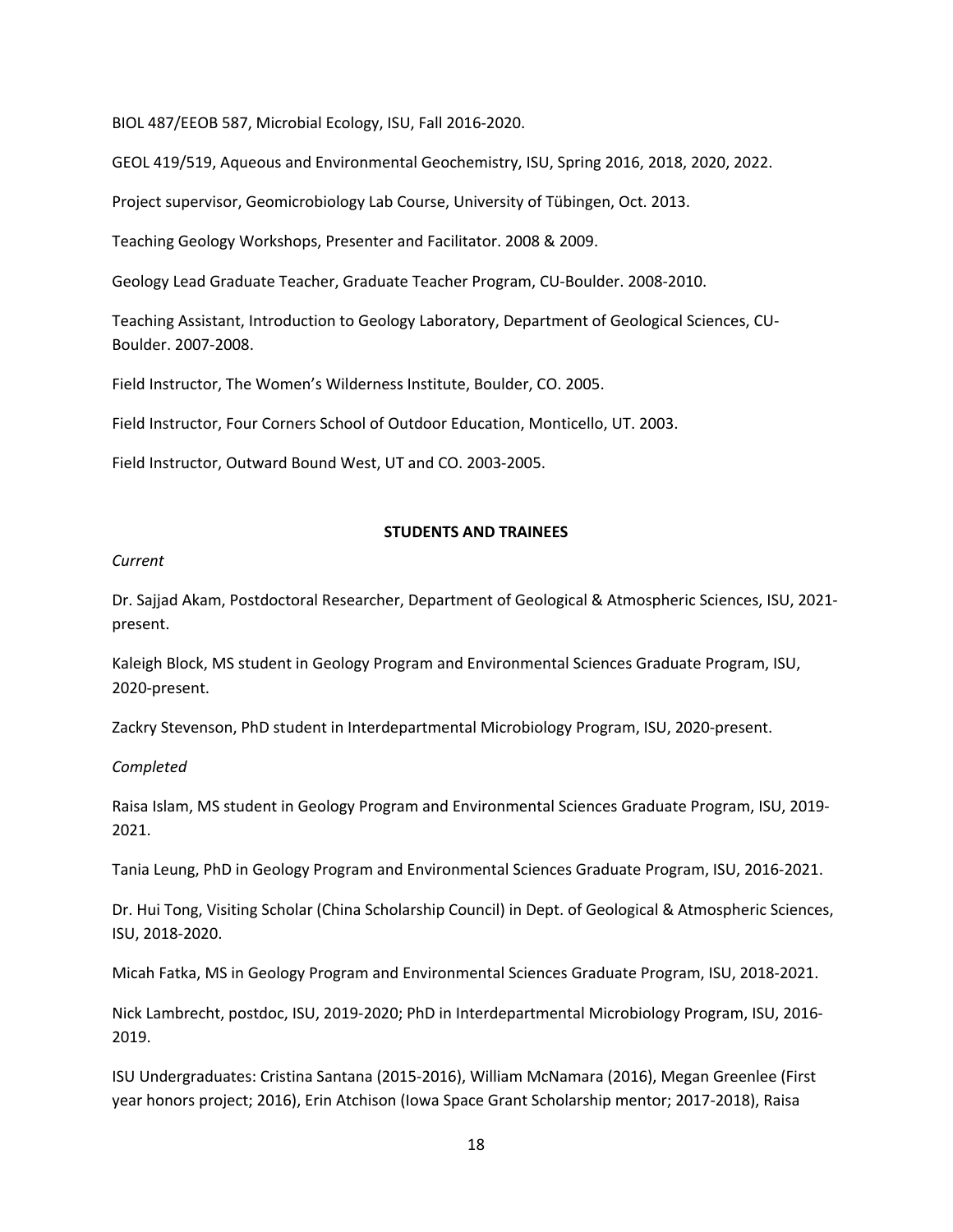Islam (Mt. Holyoke summer intern, 2017), Matthew Pronschinske (Honors thesis mentor; 2017-2018), Anna Drahos (2018), Micah Fatka (490: 2018), Danika Nolte (490: 2018), Anthony Davis (2018), Garrett Crews (490 with Beth Caissie: 2018), Gabbie Ledesma (LAS Dean's High Impact Award, Iowa Space Grant Scholarship mentor; 2018-present), Jazlyn Beeck (First year honors project, LAS Dean's High Impact Award, Honors thesis mentor; 2019-present), Brinlee Geyer (2019), Tamara McConnell (2020-present), William Manriquez (McNair Scholar; 2020), Mia Riddley (McNair Scholar, 2021-present).

Sümeyya Eroglu, PhD Fulbright Fellow at ISU (during PhD at University of Tuebingen), January-July 2016 (currently an Assistant Professor at University of Muenster).

Markus Maisch, supervised MS project at ISU/University of Tuebingen, 2015-2016 (subsequently finished a PhD at University of Tuebingen).

Wenfang Wu, supervised postdoc project at University of Tuebingen, 2014-2016 (currently a science teacher at English language school in Beijing, China).

Max Halama, supervised PhD project at University of Tuebingen, 2013-2016 (currently working in industry in Germany).

## **SERVICE ACTIVITIES**

### **Journal Reviews**

For: *American Mineralogist*, *Applied Geochemistry, Astrobiology, Biogeochemistry, Chemical Geology, Economic Geology, Environmental Pollution, Environmental Science & Technology*, *Frontiers, Geobiology, Geochemistry: Exploration, Environment, Analysis, Geochimica et Cosmochimica Acta, Geology, International Society of Microbial Ecology, Journal of Environmental Monitoring, Journal of Geophysical Research: Planets, Microbes and Environments; Nature Communications, Nature Geoscience, Science, Scientific Reports.*

Verified Publons reviews since ISU start (Aug. 2015): 51 (publons.com/a/1333184/)

### **Proposal Reviewer or Panelist**

American Chemical Society-Petroleum Research Fund, Fonds de Recherche du Quebec, Iowa Space Grant, the National Aeronautics and Space Administration (NASA) Solar Systems, the National Science Foundation (NSF) Antarctic Organisms and Ecosystems, NSF Geochemistry and Low-Temperature Geobiology, NSF Marine Chemistry and Geochemistry, the Natural Sciences and Engineering Research Council (NSERC – Canada), the Research Institute of the University of Bucharest, the Stanford Synchrotron Radiation Lightsource.

### **Conference Organization and Session Convener**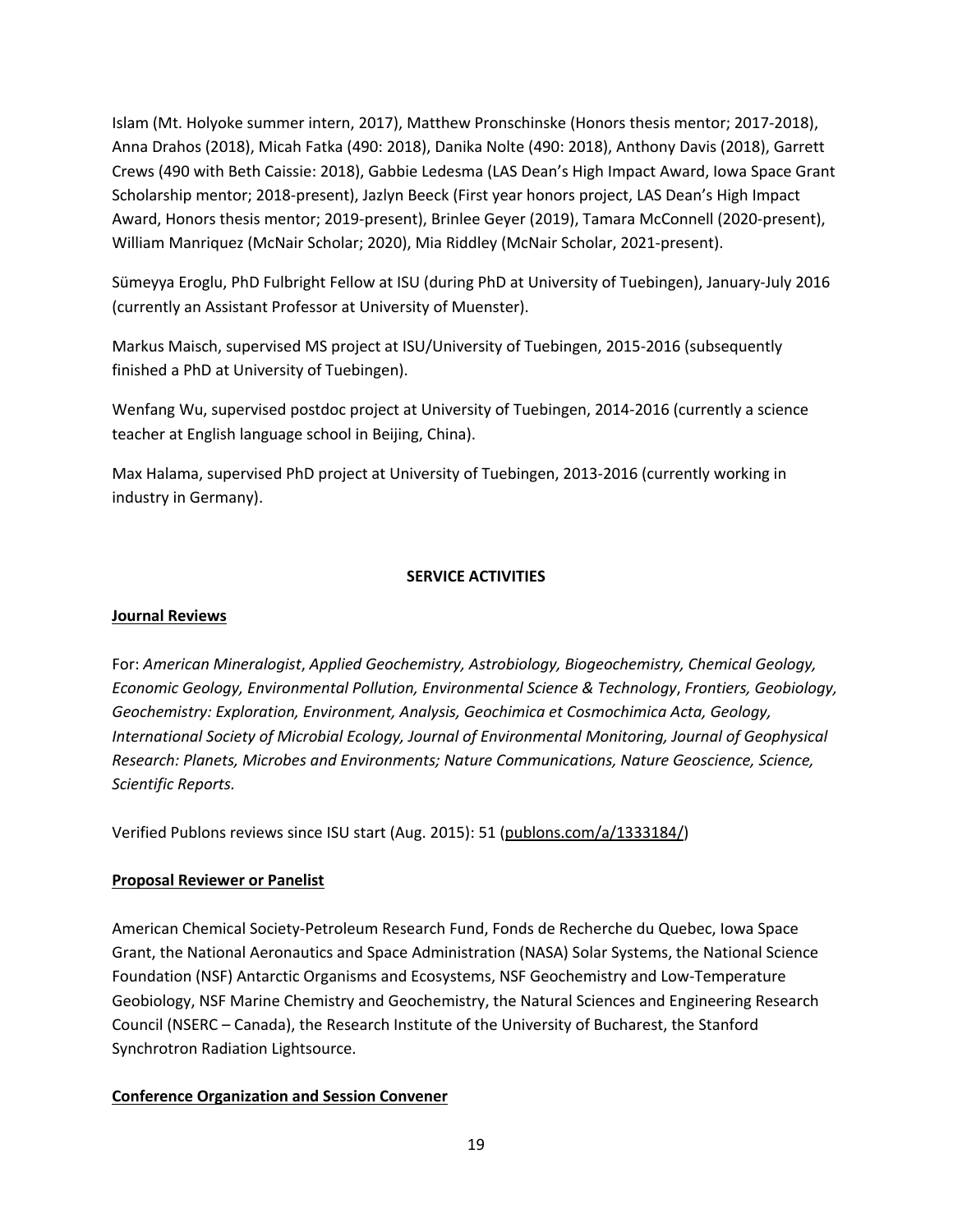Co-convener, Session on aquatic methane biogeochemistry, Goldschmidt Geochemistry Conference, July 2022.

Co-convener, Session on microbes, North Central Geological Society of America Meeting (virtual), May 2020.

Organizer, Great Plains Limnology Conference, October 2019.

Co-convener, Session on biology of modern analogues, Goldschmidt Geochemistry Conference, August 2018.

Co-convener, Biogeochemistry session, North Central Geological Society of America Meeting, April 2018.

Exhibits Chair, 2018 North Central Geological Society of America Meeting, April 2018.

Co-convener, Session on Biogeochemical cycling of iron, manganese, sulfur, and chromium for Goldschmidt Geochemistry Conference, June 2016.

Co-convener, Session on early Earth analogues for Goldschmidt Geochemistry Conference, August 2015.

Co-convener, Session on microbe-mineral interactions for German Mineralogical Society, September 2013.

Co-convener, Session on ferruginous settings for Goldschmidt Geochemistry Conference, August 2013.

Co-convener, Session on Early Earth for European Geosciences Union, April 2013.

Chairperson & Education and Public Outreach Coordinator, Astrobiology Graduate Conference, Montana State University, Bozeman. 2009-2011.

### **Departmental and University Service**

*Department of Geological and Atmospheric Sciences* Ad hoc Post-tenure review committee. 2021. Promotion and Tenure Committee. 2020-present. Diversity, Equity, and Inclusion Committee (Chair). 2020-present. Faculty Evaluations Committee. 2019-present. Awards Committee. 2019-2020. Search Committee, Sedimentary Geologist, 2018-2019. Advisory committee to the chair. 2018-2020. Geology Banquet Committee. 2017-2018. Geology Curriculum Committee. 2016-2020. Ronald Lecture Committee. 2016-2018.